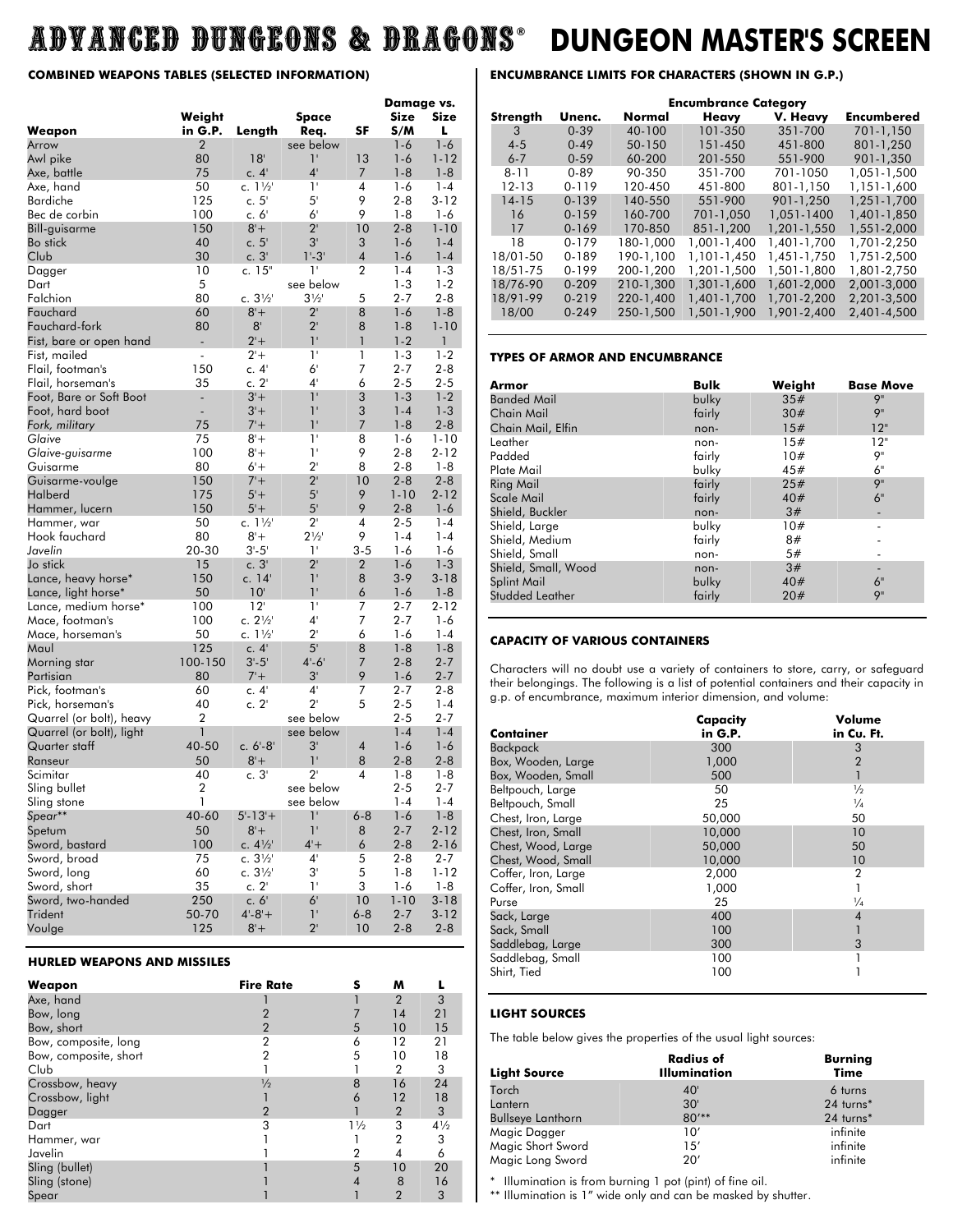## **WEAPONS, ARMOR, AND GENERAL REFERENCE TABLES**  $\bullet$  1979 TSR Games

#### **THIEF FUNCTION TABLE (PLUS RACIAL ADJUSTMENTS)**

|                       | <b>Base Chance to</b> |               |              |                 |               |                      |                |               |
|-----------------------|-----------------------|---------------|--------------|-----------------|---------------|----------------------|----------------|---------------|
| Level of<br>the Thief | Pick<br><b>Pocket</b> | Open<br>Locks | F/R<br>Traps | Move<br>Silent. | Hide<br>Shad. | Hear<br><b>Noise</b> | Climb<br>Walls | Read<br>Lang. |
|                       | 30%                   | 25%           | 20%          | 15%             | 10%           | 10%                  | 85%            |               |
| $\overline{2}$        | 35%                   | 29%           | 25%          | 21%             | 15%           | 10%                  | 86%            | ٠             |
| 3                     | 40%                   | 33%           | 30%          | 27%             | 20%           | 15%                  | 87%            |               |
| 4                     | 45%                   | 37%           | 35%          | 33%             | 25%           | 15%                  | 88%            | 20%           |
| 5                     | 50%                   | 42%           | 40%          | 40%             | 31%           | 20%                  | 90%            | 25%           |
| 6                     | 55%                   | 47%           | 45%          | 47%             | 37%           | 20%                  | 92%            | 30%           |
| $\overline{7}$        | 60%                   | 52%           | 50%          | 55%             | 43%           | 25%                  | 94%            | 35%           |
| 8                     | 65%                   | 57%           | 55%          | 62%             | 49%           | 25%                  | 96%            | 40%           |
| 9                     | 70%                   | 62%           | 60%          | 70%             | 56%           | 30%                  | 98%            | 45%           |
| 10                    | 80%                   | 67%           | 65%          | 78%             | 63%           | 30%                  | 99%            | 50%           |
| 11                    | 90%                   | 72%           | 70%          | 86%             | 70%           | 35%                  | 99.1%          | 55%           |
| 12                    | 100%                  | 77%           | 75%          | 94%             | 77%           | 35%                  | 99.2%          | 60%           |
| 13                    | 105%                  | 82%           | 80%          | 99%             | 85%           | 40%                  | 99.3%          | 65%           |
| 14                    | 110%                  | 87%           | 85%          | 99%             | 93%           | 40%                  | 99.4%          | 70%           |
| 15                    | 115%                  | 92%           | 90%          | 99%             | 99%           | 50%                  | 99.5%          | 75%           |
| 16                    | 125%                  | 97%           | 95%          | 99%             | 99%           | 50%                  | 99.6%          | 80%           |
| 17                    | 125%                  | 99%           | 99%          | 99%             | 99%           | 55%                  | 99.7%          | 80%           |

#### **Race of the Thief**

| The Thier |        |        |                   |                             |                         |            |                          |        |
|-----------|--------|--------|-------------------|-----------------------------|-------------------------|------------|--------------------------|--------|
| Dwarf     |        | $+10%$ | $+15%$            | <b>Contractor</b>           | $\sim 100$ km s $^{-1}$ | ٠.         | $-10%$                   | $-5%$  |
| Elf       | $+5%$  | $-5\%$ | 79 - De           | $+5%$                       | $+10%$                  | $+5%$      | <b>COLLECTION</b>        | ш.     |
| Gnome     |        | $+5%$  | $+10%$            | $+5%$                       | $+5%$                   | $+10%$     | $-15%$                   | u,     |
| Half-Elf  | $+10%$ | $\sim$ | <b>Contractor</b> | $\sim 10^{-10}$             | $+5%$                   | $\sim 100$ | $\overline{\phantom{a}}$ |        |
| Halfling  | $+5%$  | $+5%$  | $+5%$             |                             | $+10\% + 15\%$          | $+5%$      | $-15%$                   | -5%    |
| Half-Orc  | $-5%$  | $+5%$  | $+5%$             | and the control of the con- |                         | $+5%$      | $+5%$                    | $-10%$ |

All categories are fully detailed under **CHARACTER CLASSES**, *Thieves*. The racial adjustments are applied to the base chances of success for each named category.

**N.B.** The above tables do not take into account dexterity below 13 or above 15. Neither do they account for thieves wearing other than leather armor. For complete information regarding adjustments for these circumstances refer to **CHARACTER ABILITIES**, *Dexterity* and **CHARACTER CLASSES**, *Thieves* in the **AD&D PLAYER'S HANDBOOK**.

#### **WALL CLIMBING TABLE, FEET PER ROUND OF CLIMBING**

| <b>Wall Surface is Best</b><br>Described as - |      | <b>Condition of Surface*</b><br><b>Non-slippery</b> Slightly Slippery | Slippery |
|-----------------------------------------------|------|-----------------------------------------------------------------------|----------|
| Very smooth - few cracks                      | 6'   |                                                                       |          |
| Smooth but cracked -<br>somewhat rough        | י 12 | 6                                                                     | יצ       |
| Fairly rough & some cracks<br>- very rough    | 18'  | o                                                                     | 6'       |
| Rough & with many<br>projections and ledges   | 24'  | 12'                                                                   | o        |

\* SLIGHTLY SLIPPERY surfaces DOUBLE chances of slipping and falling. SLIPPERY surfaces make chances of slipping and falling TEN TIMES more likely. Thus, a slippery surface cannot be attempted successfully by any thief under 6th level, and even a 10th level thief has a 10% chance per round of slipping and falling.

Be certain to check each round of vertical or horizontal movement for chance of slipping and falling. Treat surfaces inclined inwards as a worse surface and surfaces inclined away as either a better surface condition or rougher texture. Most dungeon walls will fall into the fairly rough to rough category. Some will be nonslippery, but most will be slightly slippery due to dampness and slime growth.

#### **ENCOUNTER REACTIONS**

**Adjusted**

Any intelligent creature which can be conversed with will react in some way to the character that is speaking. Reaction is determined by rolling percentile dice, adjusting the score for charisma and applicable loyalty adjustment as if the creature were a henchman of the character speaking, and the modified score of the percentile dice is compared to the table below:

| Adjusted           |                                                 |
|--------------------|-------------------------------------------------|
| <b>Die Score</b>   | Reaction                                        |
| 01 (or less)-05    | Violently hostile, immediate attack*            |
| 06-25              | Hostile, immediate action*                      |
| $20 - 45$          | Uncertain but 55% prone toward negative         |
| 40-55              | Neutral, uninterested, uncertain                |
| 56-75              | Uncertain but 55% prone toward positive         |
| 76-95              | Friendly, immediate action                      |
| 96-00 (or greater) | Enthusiastically friendly, immediate acceptance |
|                    |                                                 |

#### \* Or morale check if appropriate.

#### **MORALE**

#### **Morale Checks Made When**

| Faced by obviously superior force*                | check each round |
|---------------------------------------------------|------------------|
| 25% of party** eliminated or slain                | check at $+5\%$  |
| Leader unconscious                                | check at $+10%$  |
| 50%+ of party** eliminated or slain check at +15% |                  |
| Leader slain or deserts                           | check at $+30%$  |

\* Such as in melee when one force is hitting twice as often as the other.

\*\* Or individual taking this much personal wound damage.

| <b>Other Morale Check Modifiers</b>         | <b>Adjustment</b> |
|---------------------------------------------|-------------------|
| Each enemy deserting                        | $-5%$             |
| Each enemy slain                            | $-10%$            |
| Inflicting casualties without receiving any | $-20%$            |
| Each friend killed                          | $+10%$            |
| Taking casualties without receiving any     | $+10%$            |
| Each friend deserting                       | $+15%$            |
| Outnumbered & outclassed by 3 or more to 1  | $+20%$            |

Player character's henchmen or associated creatures have a base morale equal to their loyalty score (50% +/- charisma loyalty adjustment). Intelligent monsters have a base morale of 50%,  $+$  5%/hit die above 1,  $+$  1%/hit point above any hit dice.

To check morale, take the base morale (loyalty) score and cast percentile dice. Adjust the score for penalties and bonuses, and if the adjusted score is equal to or less than the loyalty score, morale is good. If the number exceeds the base morale (loyalty) score, the creature will react according to the morale failure table below (using the difference between the maximum score needed to retain morale and the number actually rolled):

#### **Morale Failure by Action Taken**

| 1% to 15%      | fall back, fighting |
|----------------|---------------------|
| 16% to 30%     | disengage-retreat   |
| 31% to 50%     |                     |
|                | flee in panic       |
| 51% or greater | surrender           |

#### **DETECTION OF INVISIBILITY TABLE**

Creatures possessing 7 levels/hit dice or more may have the ability to detect invisible creatures. The table below gives the probability of detection:

| Level/<br><b>Hit Dice of</b> | Intelligence Ability Rating |                          |     |                          |                          |                          |     |     |  |
|------------------------------|-----------------------------|--------------------------|-----|--------------------------|--------------------------|--------------------------|-----|-----|--|
| <b>Creature</b>              |                             | 11-12 13-14 15-16        |     | $17+$                    |                          |                          |     |     |  |
| $7/7$ to $7+$                | $\overline{\phantom{a}}$    |                          |     |                          |                          |                          |     | 5%  |  |
| $8/8$ to $8+$                |                             | -                        |     | $\overline{\phantom{a}}$ |                          | $\overline{\phantom{a}}$ | 5%  | 10% |  |
| $9/9$ to $9+$                | -                           | $\overline{\phantom{a}}$ |     |                          | $\overline{\phantom{a}}$ | 5%                       | 10% | 15% |  |
| $10/10$ to $10+$             |                             | $\overline{\phantom{0}}$ | -   | $\overline{\phantom{0}}$ | 5%                       | 15%                      | 20% | 25% |  |
| $11/11$ to $11+$             |                             |                          |     | 5%                       | 15%                      | 25%                      | 30% | 35% |  |
| $12/12$ to $12+$             |                             | $\overline{\phantom{a}}$ | 5%  | 15%                      | 25%                      | 35%                      | 40% | 45% |  |
| $13/13$ to $13+$             | ÷,                          | 5%                       | 10% | 25%                      | 35%                      | 45%                      | 50% | 55% |  |
| $14/14$ to $14+$             | 5%                          | 10%                      | 15% | 35%                      | 45%                      | 55%                      | 65% | 75% |  |
| $15+$                        | 10%                         | 15%                      | 20% | 45%                      | 55%                      | 65%                      | 80% | 95% |  |
|                              |                             |                          |     |                          |                          |                          |     |     |  |

**Note:** You may give unintelligent creatures with keen hearing or sense of smell the equivalent of intelligence to reflect detection of invisible creatures.

Check each round the creature is exposed to invisibility. Once detected, the invisible creature will be kept track of thereafter, as the detector will be able to note the cause. Any attacks incur the -4 penalty of attacking an invisible opponent, of course, and the invisible creature likewise is entitled to  $+4$  on saving throws.

#### **RECOVERY OF SPELLS**

Once rested, magic-users must memorize their spells and clerics must pray and meditate. Allow 15 minutes of game time for memorization or prayer for each spell level. Such activity requires a mind rested by a good sleep and nourished by the body. Required rest for memorizing or praying for spells is as follows:

| <b>SPELL LEVEL</b> | $1 - 2$ | 3-4 | 5-6             | 7-8               |  |
|--------------------|---------|-----|-----------------|-------------------|--|
| Rest time          | 4 hours |     | 6 hours 8 hours | 10 hours 12 hours |  |

#### **RANGES FOR COMMON HEALING SPELLS AND MAGIC ITEMS**

| Source of Healing       | <b>Amount of h.p. Healed</b> |
|-------------------------|------------------------------|
| Cure light wounds       | $1-8$ (1d8)                  |
| Cure serious wounds     | $3-17$ (2d8 + 1)             |
| Cure critical wounds    | $6-27$ (3d8 + 3)             |
| Heal                    | all but 1-4 (1d4)            |
| Potion of healing       | $4-10$ (2d4 + 2)             |
| Potion of extra healing | $6-27$ (3d8 + 3)             |
| Staff of curing         | $6-21$ (3d6 + 3)             |
| Keoghtom's ointment     | $9-12$ (1d8 + 4)             |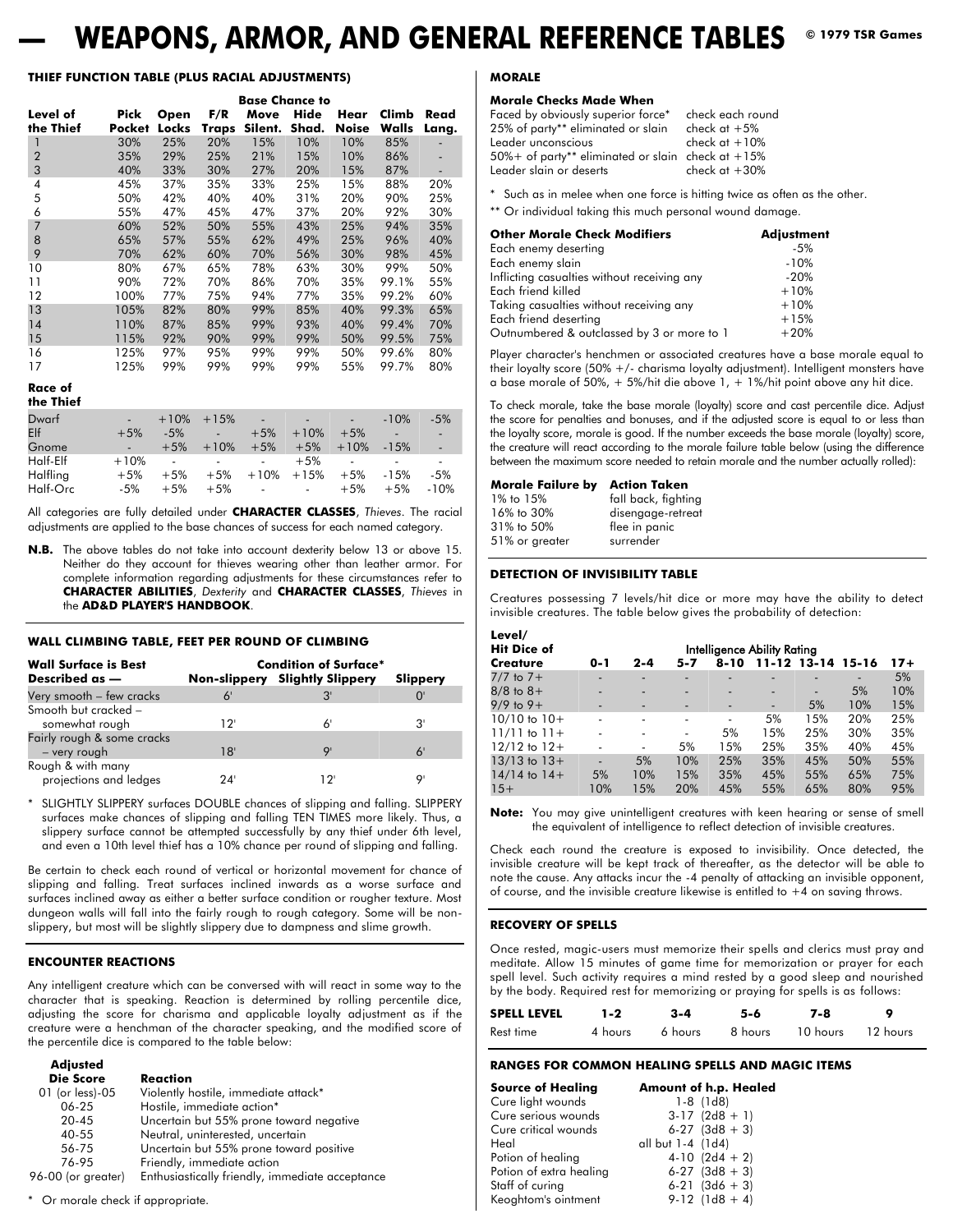## ADVANCED DUNGEONS & DRAGONS **® DUNGEON MASTER'S SCREEN**

#### **MATRIX FOR CLERICS AFFECTING UNDEAD,** *ET AL.*

| Type of                                     | Level of Cleric Attempting to Turn |    |                |                          |    |    |                |                            |                          |                          |
|---------------------------------------------|------------------------------------|----|----------------|--------------------------|----|----|----------------|----------------------------|--------------------------|--------------------------|
| <b>Undead</b>                               | 1                                  | 2  | з              | 4                        | 5  | 6  |                | 8                          | $9 - 13$                 | $14+$                    |
| Skeleton                                    | 10                                 | 7  | $\overline{4}$ | Т                        | т  | D  | D              | $D^*$                      | $D^*$                    | $D^*$                    |
| Zombie                                      | 13                                 | 10 | 7              | т                        |    | D  | D              | D                          | $D^*$                    | $D^*$                    |
| Ghoul                                       | 16                                 | 13 | 10             | $\overline{\mathcal{A}}$ | т  | т  | D              | D                          | D                        | $D^*$                    |
| Shadow                                      | 19                                 | 16 | 13             | 7                        | 4  |    |                | D                          | D                        | D <sup>*</sup>           |
| Wight                                       | 20                                 | 19 | 16             | 10                       | 7  | 4  | т              | т                          | D                        | D                        |
| Ghast                                       | --                                 | 20 | 19             | 13                       | 10 | 7  | 4              |                            |                          | D                        |
| Wraith                                      |                                    | -- | 20             | 16                       | 13 | 10 | $\overline{7}$ | $\boldsymbol{\mathcal{A}}$ |                          | D                        |
| Mummy <sup>a</sup>                          |                                    |    | --             | 19                       | 16 | 13 | 10             | $\overline{7}$             | $\overline{\mathcal{A}}$ | т                        |
| Spectre $^b$                                | --                                 |    | --             | 20                       | 19 | 16 | 13             | 10                         | $\overline{7}$           | т                        |
| Vampire <sup>c</sup>                        |                                    |    |                | --                       | 20 | 19 | 16             | 13                         | 10                       | $\overline{\mathcal{A}}$ |
| Ghost <sup>d</sup>                          |                                    |    |                |                          | -- | 20 | 19             | 16                         | 13                       | 7                        |
| Lich <sup>e</sup>                           |                                    |    |                |                          |    | -- | 20             | 19                         | 16                       | 10                       |
| Special $\boldsymbol{^{**}}{}^{\mathit{f}}$ |                                    |    |                |                          |    |    | --             | 20                         | 19                       | 13                       |

\* Number affected is 7-12 rather than 1-12,

\*\* Evil creatures from lower planes such as minor demons, lesser devils, night hags, from 1-2 in number, (As a rule of thumb, any creature with armor class of -5 or better, 11 or more hit dice, or 66% or greater magic resistance will be unaffected.)

*<sup>a</sup>* A paladin of 1st or 2nd level can be turned by an *evil* cleric.

*<sup>b</sup>* A paladin of 3rd or 4th level can be turned by an *evil* cleric.

*<sup>c</sup>* A paladin of 5th or 6th level can be turned by an *evil* cleric.

*d* A paladin of 7th or 8th level can be turned by an *evil* cleric.

#### **GRENADE-LIKE MISSILES:** CONTAINERS OF ACID, HOLY/UNHOLY WATER, OIL, POISON AND BOULDERS HURLED BY SUCH THINGS AS GIANTS AND SIEGE MACHINES.

Hurling various containers of liquid is a common tactic in dungeon adventures. For game purposes it is necessary to make certain assumptions regarding all such missiles.

**Size:** 

| $Acid$ —            | $\frac{1}{2}$ pint (8 oz.) |
|---------------------|----------------------------|
| Holy/Unholy Water — | $\frac{1}{4}$ pint (4 oz.) |
| $\bigcirc$ il —     | 1 pint (16oz.)             |
| Poison $-$          | $\frac{1}{4}$ pint (4 oz.) |

#### **Effect:**

| Liquid                                | Area of                     |        | Damage from a            |
|---------------------------------------|-----------------------------|--------|--------------------------|
| <b>Contents</b>                       | <b>Effect</b>               | Splash | <b>Direct Hit</b>        |
| —acid                                 | 1' diameter 1 h.p.          |        | $2-8$ h.p.               |
| —holy/unholy water 1' diameter 2 h.p. |                             |        | $2 - 7$ h.p.             |
| —oil, alight                          | 3' diameter 1-3 h.p.*       |        | $2-12$ h.p. + 1-6 h.p.** |
| -poison                               | 1' diameter special special |        |                          |

\* Flaming oil splashed on a creature will burn for 1-3 segments, causing 1 hit point of damage per segment.

\*\* Direct hit with flaming oil causes 2-12 hit points of damage the first round, and 1-6 additional hit points of damage the second round, but then burns out.

**Range:** The range of all such container missiles is 3", Beyond 1" is medium, and beyond 2" is long (-2 and -5 "to hit" respectively).

**Hits:** When the die roll indicates the missile has hit, then it is necessary to roll again to see if the container shatters or not — use the **Blow, Crushing** column on the **ITEM SAVING THROW MATRIX** — unless special procedures were taken to weaken the container, i.e. the container was specially scored, it is particularly fragile, etc. Damage occurs only if the container breaks, except with regard to oil which must be alight (flaming) to cause damage. Poison *special* is dependent upon whether or not the poison is a contact poison or if the container was hurled into the mouth of the target creature. In the latter case, breakage is not necessary if the container was unstoppered; if stoppered check saving throw for breakage using the **Blow, Normal** column of the **ITEM SAVING THROW MATRIX**. If oil has been specially prepared by insertion of a rag into the opening of the container (or wrapped around the neck of the container) and set afire prior to hurling, it will burst into flame when the container breaks upon target impact; otherwise, a torch or other means of causing combustion must be brought into contact with the oil.

- *e* A paladin of 9th or 10th level can be turned by an *evil* cleric.
- *f* A paladin of 11th or higher level can be turned by an *evil* cleric.

**Procedure:** A d20 is rolled and, if the *number* shown is matched or exceeded by the die roll, the undead are turned. From 1-12 (or 7-12 or 1-2) undead (or evil creatures from lower planes) are affected:

- 1. **Evil clerics** cause the creatures to take neutral or friendly attitude according to a reaction dice score. Neutral undead will ignore the cleric and his or her party; friendly ones will follow the cleric and join the adventure.
- 2. **Good clerics** cause the creature to move directly away from his or her person, and stay as far away as possible for not less than 3 nor more than 12 rounds, moving at full speed for the duration if at all possible. The turned undead will be able to come back again, but they are subject to further turning by the cleric.

Failure to score the number shown, or greater, means the turning was unsuccessful. No further attempt by the cleric can be made with respect to the particular undead, and they may proceed to attack or otherwise operate unconstrained.

- **T:** This symbol indicates automatic turning whether to influence by an evil cleric or actual driving away by a good cleric.
- **D:** This symbol indicates the cleric has automatically brought the undead into friendly status (evil cleric) or destroyed or damned them (good cleric).
- **--:** No effect upon the undead is possible where a dash is shown.

**Splash Hits:** All creatures within three feet of the impact and breaking point of the container missile must save versus poison or be splashed with the contents of the shattered container.

**Boulders** are considered, for game purposes, to be 1' in diameter for giants, 2' in diameter for siege engines. Range and damage of siege machines is given in the appropriate section. (See **MONSTER MANUAL**, *Giant* for giants' abilities.)

**Misses:** If the "to hit" die roll indicates a miss, roll 1d6 and 1d8. The d6 indicates the *distance in feet* the missile was off target. (If the target was large, simply compute the distance from the appropriate portion of the target, i.e, the character aims at a section of the floor which is 1' square, and miss distance is measured from the appropriate edge as explained below.) The d8 indicates the *direction* in which the distance in feet of the miss is measured:

| $1 =$ long right     | $5 = short left$  |
|----------------------|-------------------|
| $2 = right$          | $6 = left$        |
| $3 =$ short right    | $7 =$ long left   |
| $4 = short (before)$ | $8 =$ long (over) |

At short range you may optionally use d4 to determine distance off target, but then use d8 for long range distance determination. If the missile is hurled at a plane such as a wall, read long as high, short as low, measuring up the wall and then along the ceiling or down and then along the floor.

**Lighting Oil:** If a torch is used to attempt to light spilled oil, use above procedures for misses, as it still could land in the puddle of oil or oil covered area. A lantern should be handled similarly, but also allow it a 2' diameter flaming oil area.

**Crossing Flaming Oil:** Leaping over a puddle of flaming oil will cause no damage, unless the creature so doing is highly inflammable. Creatures with garments of cloth must save versus **Fire, Normal** on the **ITEM SAVING THROW MATRIX** or have their garments catch fire. Walking through or standing in flaming oil will cause the creature to take 1-6 hit points of damage per melee round.

**Holy/Unholy Water:** All forms of undead, as well as creatures from the lower planes (demons, devils, night hags, night mares, etc,) are affected by HOLY WATER. Paladins, lammasu, shedu, ki-rin, and similar creatures of good (or from the upper planes) are affected by UNHOLY WATER. The liquid causes the affected creature to suffer a burning as if struck by acid. Undead in non-material form cannot be harmed by holy water, i.e. until a ghost takes on material form, it is unaffected, and a vampire in gaseous form cannot be harmed by holy water.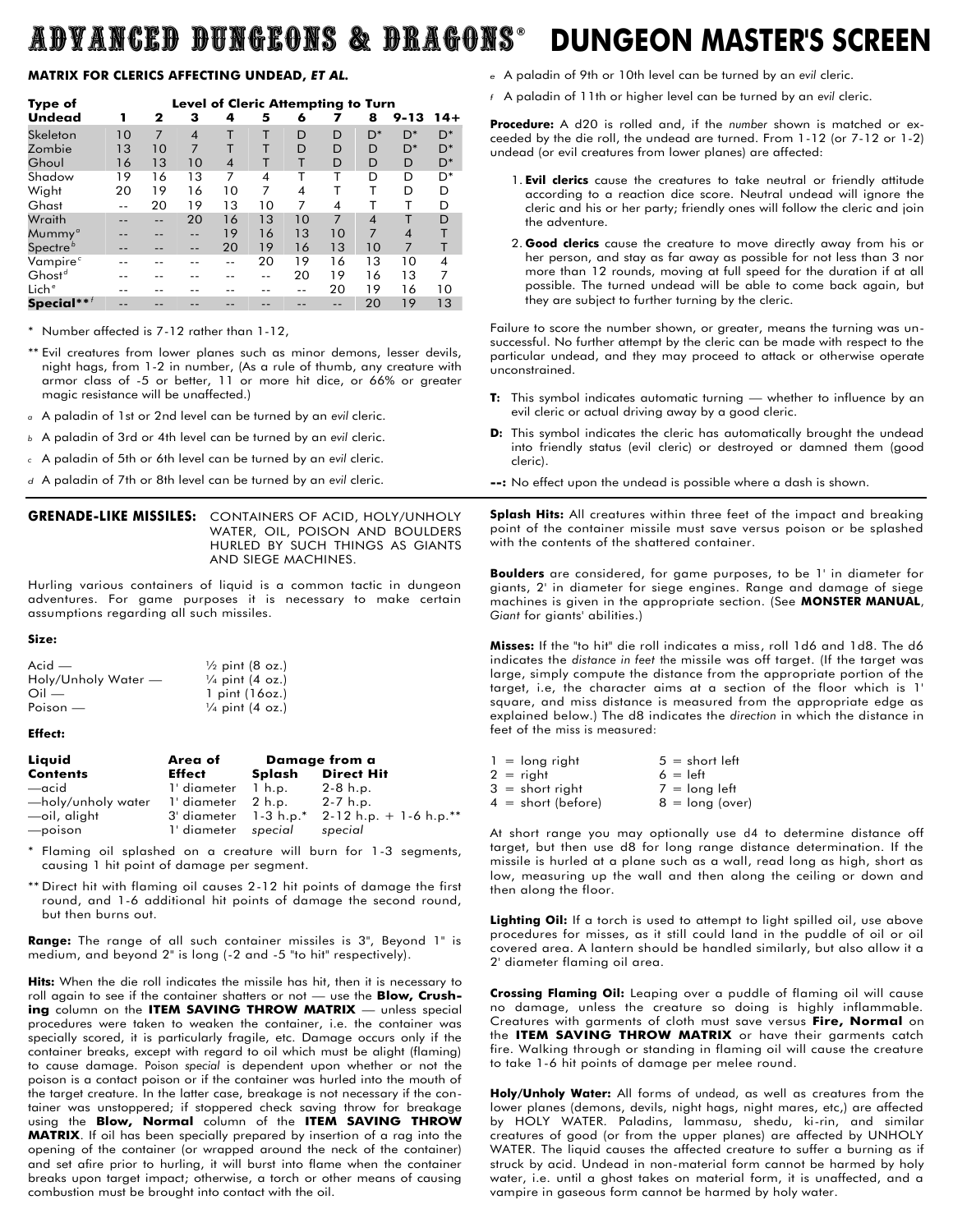## **— COMBAT AND SAVING THROW TABLES © 1979 TSR Games**

#### **I.A. ATTACK MATRIX FOR CLERICS, DRUIDS, AND MONKS**

#### **Opponent**

| Armor          |         | 20-sided Die Score to Hit by Level of Attacker |                |                          |                |                |                |
|----------------|---------|------------------------------------------------|----------------|--------------------------|----------------|----------------|----------------|
| Class          | $1 - 3$ | 4-6                                            | 7-9            | $10 - 12$                | 13-15          | $16 - 18$      | $19+$          |
| $-10$          | 25      | 23                                             | 21             | 20                       | 20             | 20             | 19             |
| $-9$           | 24      | 22                                             | 20             | 20                       | 20             | 19             | 18             |
| $-8$           | 23      | 21                                             | 20             | 20                       | 20             | 18             | 17             |
| $-7$           | 22      | 20                                             | 20             | 20                       | 19             | 17             | 16             |
| -6             | 21      | 20                                             | 20             | 20                       | 18             | 16             | 15             |
| $-5$           | 20      | 20                                             | 20             | 19                       | 17             | 15             | 14             |
| $-4$           | 20      | 20                                             | 20             | 18                       | 16             | 14             | 13             |
| $-3$           | 20      | 20                                             | 19             | 17                       | 15             | 13             | 12             |
| $-2$           | 20      | 20                                             | 18             | 16                       | 14             | 12             | 11             |
| - 1            | 20      | 19                                             | 17             | 15                       | 13             | 11             | 10             |
| $\mathbf 0$    | 20      | 18                                             | 16             | 14                       | 12             | 10             | 9              |
|                | 19      | 17                                             | 15             | 13                       | 11             | 9              | 8              |
| $\overline{2}$ | 18      | 16                                             | 14             | 12                       | 10             | 8              | $\overline{7}$ |
| 3              | 17      | 15                                             | 13             | 11                       | 9              | $\overline{7}$ | 6              |
| $\overline{4}$ | 16      | 14                                             | 12             | 10                       | 8              | 6              | 5              |
| 5              | 15      | 13                                             | 11             | 9                        | 7              | 5              | 4              |
| 6              | 14      | 12                                             | 10             | 8                        | 6              | 4              | 3              |
| 7              | 13      | 11                                             | 9              | 7                        | 5              | 3              | $\overline{2}$ |
| 8              | 12      | 10                                             | 8              | 6                        | $\overline{4}$ | $\overline{2}$ |                |
| 9              | 11      | 9                                              | $\overline{7}$ | 5                        | 3              |                | 0              |
| 10             | 10      | 8                                              | 6              | $\overline{\mathcal{A}}$ | $\overline{2}$ | $\mathbf 0$    | - 1            |

Missiles: -5 at *long* range, -2 at *medium* range.

#### **I.B. ATTACK MATRIX FOR FIGHTERS, PALADINS, RANGERS, BARDS, AND 0 LEVEL HALFLINGS AND HUMANS**

| Opponent       |    |         |         |         |                |                |                                                                                                                                                                                                                                                                                                                                                                                                                                                                                                                                                                                                                                                                                                      |    |      |    |
|----------------|----|---------|---------|---------|----------------|----------------|------------------------------------------------------------------------------------------------------------------------------------------------------------------------------------------------------------------------------------------------------------------------------------------------------------------------------------------------------------------------------------------------------------------------------------------------------------------------------------------------------------------------------------------------------------------------------------------------------------------------------------------------------------------------------------------------------|----|------|----|
| Armor          |    |         |         |         |                |                |                                                                                                                                                                                                                                                                                                                                                                                                                                                                                                                                                                                                                                                                                                      |    |      |    |
| Class          | 0  | $1 - 2$ | $3 - 4$ | $5 - 6$ | 7-8            | $9 - 10$       | 20-sided Die Score to Hit by Level of Attacker<br>11-12 13-14 15-16<br>$17+$<br>20<br>18<br>16<br>14<br>13<br>19<br>17<br>15<br>12<br>18<br>14<br>16<br>13<br>15<br>11<br>17<br>10<br>12<br>14<br>16<br>9<br>13<br>11<br>15<br>8<br>12<br>10<br>14<br>$\overline{7}$<br>13<br>9<br>11<br>8<br>12<br>6<br>10<br>7<br>9<br>5<br>11<br>8<br>10<br>4<br>6<br>7<br>3<br>9<br>5<br>$\overline{2}$<br>8<br>6<br>$\overline{4}$<br>$\overline{1}$<br>$\overline{7}$<br>5<br>3<br>$\overline{2}$<br>$\overline{4}$<br>6<br>$\overline{0}$<br>3<br>5<br>$-1$<br>1<br>$\overline{2}$<br>$\Omega$<br>$-2$<br>4<br>3<br>-3<br>1<br>$-1$<br>$\overline{2}$<br>$-4$<br>$\Omega$<br>$-2$<br>$-3$<br>1<br>$-5$<br>- 1 |    |      |    |
| $-10$          | 26 | 25      | 23      | 21      | 20             | 20             |                                                                                                                                                                                                                                                                                                                                                                                                                                                                                                                                                                                                                                                                                                      |    |      |    |
| $-9$           | 25 | 24      | 22      | 20      | 20             | 20             |                                                                                                                                                                                                                                                                                                                                                                                                                                                                                                                                                                                                                                                                                                      |    |      |    |
| -8             | 24 | 23      | 21      | 20      | 20             | 20             |                                                                                                                                                                                                                                                                                                                                                                                                                                                                                                                                                                                                                                                                                                      |    |      |    |
| $-7$           | 23 | 22      | 20      | 20      | 20             | 19             |                                                                                                                                                                                                                                                                                                                                                                                                                                                                                                                                                                                                                                                                                                      |    |      |    |
| -6             | 22 | 21      | 20      | 20      | 20             | 18             |                                                                                                                                                                                                                                                                                                                                                                                                                                                                                                                                                                                                                                                                                                      |    |      |    |
| $-5$           | 21 | 20      | 20      | 20      | 19             | 17             |                                                                                                                                                                                                                                                                                                                                                                                                                                                                                                                                                                                                                                                                                                      |    |      |    |
| $-4$           | 20 | 20      | 20      | 20      | 18             | 16             |                                                                                                                                                                                                                                                                                                                                                                                                                                                                                                                                                                                                                                                                                                      |    |      |    |
| -3             | 20 | 20      | 20      | 19      | 17             | 15             |                                                                                                                                                                                                                                                                                                                                                                                                                                                                                                                                                                                                                                                                                                      |    |      |    |
| $-2$           | 20 | 20      | 20      | 18      | 16             | 14             |                                                                                                                                                                                                                                                                                                                                                                                                                                                                                                                                                                                                                                                                                                      |    |      |    |
| $-1$           | 20 | 20      | 19      | 17      | 15             | 13             |                                                                                                                                                                                                                                                                                                                                                                                                                                                                                                                                                                                                                                                                                                      |    |      |    |
| $\Omega$       | 20 | 20      | 18      | 16      | 14             | 12             |                                                                                                                                                                                                                                                                                                                                                                                                                                                                                                                                                                                                                                                                                                      |    |      |    |
| 1              | 20 | 19      | 17      | 15      | 13             | 11             |                                                                                                                                                                                                                                                                                                                                                                                                                                                                                                                                                                                                                                                                                                      |    |      |    |
| $\overline{2}$ | 19 | 18      | 16      | 14      | 12             | 10             |                                                                                                                                                                                                                                                                                                                                                                                                                                                                                                                                                                                                                                                                                                      |    |      |    |
| 3              | 18 | 17      | 15      | 13      | 11             | 9              |                                                                                                                                                                                                                                                                                                                                                                                                                                                                                                                                                                                                                                                                                                      |    |      |    |
| 4              | 17 | 16      | 14      | 12      | 10             | 8              |                                                                                                                                                                                                                                                                                                                                                                                                                                                                                                                                                                                                                                                                                                      |    |      |    |
| 5              | 16 | 15      | 13      | 11      | 9              | 7              |                                                                                                                                                                                                                                                                                                                                                                                                                                                                                                                                                                                                                                                                                                      |    |      |    |
| 6              | 15 | 14      | 12      | 10      | 8              | 6              |                                                                                                                                                                                                                                                                                                                                                                                                                                                                                                                                                                                                                                                                                                      |    |      |    |
| 7              | 14 | 13      | 11      | 9       | 7              | 5              |                                                                                                                                                                                                                                                                                                                                                                                                                                                                                                                                                                                                                                                                                                      |    |      |    |
| 8              | 13 | 12      | 10      | 8       | 6              | $\overline{4}$ |                                                                                                                                                                                                                                                                                                                                                                                                                                                                                                                                                                                                                                                                                                      |    |      |    |
| 9              | 12 | 11      | 9       | 7       | 5              | 3              |                                                                                                                                                                                                                                                                                                                                                                                                                                                                                                                                                                                                                                                                                                      |    |      |    |
| 10             | 11 | 10      | 8       | 6       | $\overline{4}$ | $\overline{2}$ | $\overline{0}$                                                                                                                                                                                                                                                                                                                                                                                                                                                                                                                                                                                                                                                                                       | -2 | $-4$ | -6 |

Missiles: -5 at *long* range, -2 at *medium* range.

#### **OPPONENT ARMOR CLASS DESCRIPTION (IF ARMOR IS WORN)**

#### **Armor Class Type of Armor**

- 2 Plate mail + shield
- 3 Banded mail + shield, splint mail + shield, or plate mail
- 4 Chain mail + shield, banded mail, splint mail
- 5 Scale mail + shield, or chain mail
- 6 Ring mail + shield, studded leather armor + shield, or scale mail
- 7 Leather armor + shield, padded armor + shield, ring mail, or studded leather armor
- 8 Leather armor or padded armor
- 9 Shield only
- None

Armor class below 10 is not possible. Armor class above 2 is easily possible due to magical bonuses and dexterity bonuses. To determine a "to hit" number not on the charts, project upwards by 1's (5% increments), repeating 20 six times before continuing with 21 (cf. **MATRIX I.A.**).

#### **I.C. ATTACK MATRIX FOR MAGIC-USERS AND ILLUSIONISTS**

#### **Opponent**

| opponem<br>Armor |         | 20-sided Die Score to Hit by Level of Attacker |           |           |                |
|------------------|---------|------------------------------------------------|-----------|-----------|----------------|
| Class            | $1 - 5$ | $6 - 10$                                       | $11 - 15$ | $16 - 19$ | $21 +$         |
| $-10$            | 26      | 24                                             | 21        | 20        | 20             |
| $-9$             | 25      | 23                                             | 20        | 20        | 20             |
| -8               | 24      | 22                                             | 20        | 20        | 19             |
| $-7$             | 23      | 21                                             | 20        | 20        | 18             |
| -6               | 22      | 20                                             | 20        | 19        | 17             |
| $-5$             | 21      | 20                                             | 20        | 18        | 16             |
| $-4$             | 20      | 20                                             | 20        | 17        | 15             |
| $-3$             | 20      | 20                                             | 19        | 16        | 14             |
| $-2$             | 20      | 20                                             | 18        | 15        | 13             |
| - 1              | 20      | 20                                             | 17        | 14        | 12             |
| $\Omega$         | 20      | 19                                             | 16        | 13        | 11             |
|                  | 20      | 18                                             | 15        | 12        | 10             |
| $\overline{2}$   | 19      | 17                                             | 14        | 11        | 9              |
| 3                | 18      | 16                                             | 13        | 10        | 8              |
| 4                | 17      | 15                                             | 12        | 9         | $\overline{7}$ |
| 5                | 16      | 14                                             | 11        | 8         | 6              |
| 6                | 15      | 13                                             | 10        | 7         | 5              |
| 7                | 14      | 12                                             | 9         | 6         | 4              |
| 8                | 13      | 11                                             | 8         | 5         | 3              |
| 9                | 12      | 10                                             | 7         | 4         | $\overline{2}$ |
| 10               | 11      | 9                                              | 6         | 3         |                |

Missiles: -5 at *long* range, -2 at *medium* range.

#### **I.D.1. ATTACK MATRIX FOR THIEVES AND ASSASSINS**

| Opponent       |               |         |        |                                                |                |                     |
|----------------|---------------|---------|--------|------------------------------------------------|----------------|---------------------|
| Armor          |               |         |        | 20-sided Die Score to Hit by Level of Attacker |                |                     |
| Class          | 1-4 $\degree$ | 5-8 $b$ | $9-12$ | $13 - 16$ <sup>d</sup>                         | $17-20$        | $21 +$ <sup>d</sup> |
| $-10$          | 26            | 24      | 21     | 20                                             | 20             | 20                  |
| $-9$           | 25            | 23      | 20     | 20                                             | 20             | 19                  |
| $-8$           | 24            | 22      | 20     | 20                                             | 20             | 18                  |
| $-7$           | 23            | 21      | 20     | 20                                             | 19             | 17                  |
| -6             | 22            | 20      | 20     | 20                                             | 18             | 16                  |
| $-5$           | 21            | 20      | 20     | 19                                             | 17             | 15                  |
| $-4$           | 20            | 20      | 20     | 18                                             | 16             | 14                  |
| $-3$           | 20            | 20      | 19     | 17                                             | 15             | 13                  |
| $-2$           | 20            | 20      | 18     | 16                                             | 14             | 12                  |
| $-1$           | 20            | 20      | 17     | 15                                             | 13             | 11                  |
| 0              | 20            | 19      | 16     | 14                                             | 12             | 10                  |
|                | 20            | 18      | 15     | 13                                             | 11             | 9                   |
| $\overline{2}$ | 19            | 17      | 14     | 12                                             | 10             | 8                   |
| 3              | 18            | 16      | 13     | 11                                             | 9              | $\overline{7}$      |
| $\overline{4}$ | 17            | 15      | 12     | 10                                             | 8              | 6                   |
| 5              | 16            | 14      | 11     | 9                                              | 7              | 5                   |
| 6              | 15            | 13      | 10     | 8                                              | 6              | 4                   |
| 7              | 14            | 12      | 9      | 7                                              | 5              | 3                   |
| 8              | 13            | 11      | 8      | 6                                              | $\overline{4}$ | $\overline{2}$      |
| 9              | 12            | 10      | 7      | 5                                              | 3              | 1                   |
| 10             | 11            | 9       | 6      | $\overline{4}$                                 | $\overline{2}$ | $\overline{0}$      |

Missiles: -5 at *long* range, -2 at *medium* range.

- *<sup>a</sup>* Thieves and assassins double damage from a surprise *back stab*.
- *<sup>b</sup>* Thieves and assassins triple damage from a surprise *back stab*.
- *<sup>c</sup>* Thieves and assassins quadruple damage from a surprise *back stab*.
- *<sup>d</sup>* Thieves and assassins quintuple damage from a surprise *back stab*.

#### **CREATURES STRUCK ONLY BY MAGIC WEAPONS**

Despite special defenses which protect certain creatures from attacks by nonmagical weapons, these monsters can be effectively hit by attackers as follows:

| Defender is          |                | <b>Attacker Must Have The Following</b> |
|----------------------|----------------|-----------------------------------------|
| <b>Hit by Weapon</b> |                | Hit Only by OR Hit Dice of*             |
| $+1$ or better       | $+1$ or better | $4 + 1$ or better                       |
| $+2$ or better       | $+2$ or better | $6 + 2$ or better                       |
| $+3$ or better       | $+3$ or better | $8 + 3$ or better                       |
| $+4$ or better       | $+4$ or better | $10 + 4$ or better                      |

\* This does not apply to characters of any sort.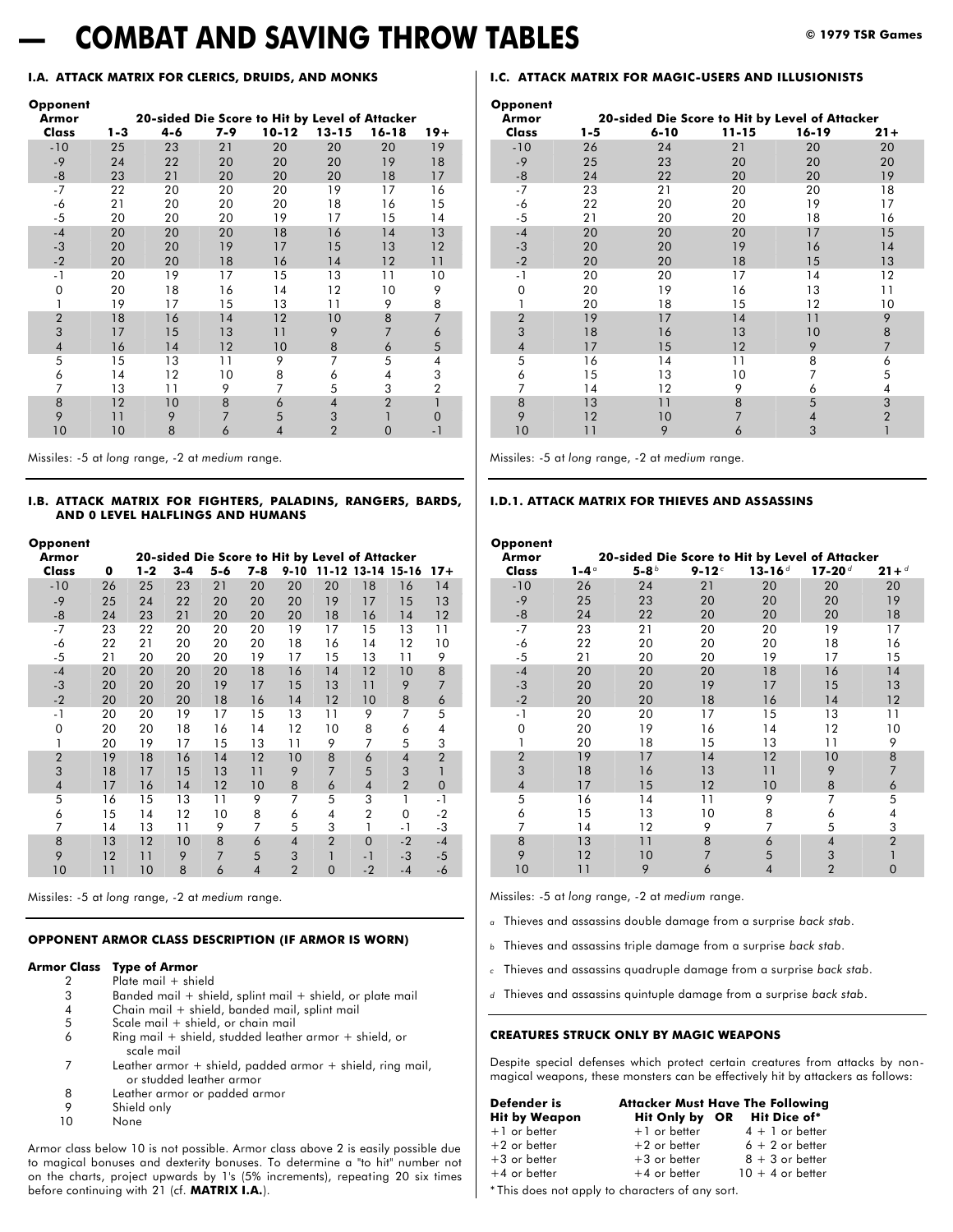#### **II.D.2. ASSASSINS' TABLE FOR ASSASSINATIONS\***

| × |
|---|
|   |

| of the         |         |         |         |         |         | Level of the Intended Victim |           |           |           |        |
|----------------|---------|---------|---------|---------|---------|------------------------------|-----------|-----------|-----------|--------|
| Assassin       | $0 - 1$ | $2 - 3$ | $4 - 5$ | $6 - 7$ | $8 - 9$ | $10 - 11$                    | $12 - 13$ | $14 - 15$ | $16 - 17$ | $18 +$ |
|                | 50%     | 45%     | 35%     | 25%     | 10%     | 1%                           | $-- -$    | ---       | $---$     | ---    |
| $\overline{2}$ | 55%     | 50%     | 40%     | 30%     | 15%     | 2%                           | $-- -$    | $---$     | $---$     | $---$  |
| 3              | 60%     | 55%     | 45%     | 35%     | 20%     | 5%                           | ---       | ---       | ---       | $---$  |
| 4              | 65%     | 60%     | 50%     | 40%     | 25%     | 10%                          | 1%        | $--$      | $---$     | ---    |
| 5              | 70%     | 65%     | 55%     | 45%     | 30%     | 15%                          | 5%        | ---       | $---$     | ---    |
| 6              | 75%     | 70%     | 60%     | 50%     | 35%     | 20%                          | 10%       | 1%        | $---$     | $---$  |
|                | 80%     | 75%     | 70%     | 55%     | 40%     | 25%                          | 15%       | 5%        | $---$     | $---$  |
| 8              | 85%     | 80%     | 80%     | 60%     | 45%     | 30%                          | 20%       | 10%       | 2%        | ---    |
| 9              | 90%     | 90%     | 85%     | 70%     | 55%     | 40%                          | 30%       | 20%       | 5%        | ---    |
| 10             | 95%     | 95%     | 90%     | 75%     | 60%     | 45%                          | 35%       | 25%       | 10%       | 1%     |
| 11             | 99%     | 99%     | 95%     | 80%     | 65%     | 50%                          | 40%       | 30%       | 15%       | 5%     |
| 12             | 100%    | 100%    | 99%     | 85%     | 70%     | 55%                          | 45%       | 35%       | 20%       | 10%    |
| 13             | 100%    | 100%    | 99%     | 95%     | 80%     | 65%                          | 50%       | 40%       | 25%       | 15%    |
| 14             | 100%    | 100%    | 100%    | 99%     | 90%     | 75%                          | 60%       | 50%       | 35%       | 25%    |
| 15             | 100%    | 100%    | 100%    | 100%    | 99%     | 85%                          | 70%       | 60%       | 40%       | 30%    |

The percentage shown is that for success under near optimum conditions. You may adjust slightly upwards for perfect conditions (absolute trust, asleep and unguarded, very drunk and unguarded, etc.). Similarly, you must deduct points if the intended victim is wary, takes precautions, and/or is guarded. If the assassination is being attempted by or in behalf of a player character a complete plan of how the deed is to be done should be prepared by the player involved, and the precautions, if any, of the target character should be compared against the plan. Weapon damage always occurs an d may kill the victim even though "assassination" failed.

\* Or attacks on helpless opponents by any character class.

#### **II. ATTACK MATRIX FOR MONSTERS (INCLUDING GOBLINS, HOBGOBLINS, KOBOLDS, AND ORCS)**

| <b>Opponent</b><br>Armor |           |         |    |      |           |           |           |           | 20-sided Die Score to Hit by Monster's Hit Dice Number |             |             |                |          |                |                                      |                |       |
|--------------------------|-----------|---------|----|------|-----------|-----------|-----------|-----------|--------------------------------------------------------|-------------|-------------|----------------|----------|----------------|--------------------------------------|----------------|-------|
| Class                    | up to 1-1 | $1 - 1$ | 1. | $1+$ | $2 - 3 +$ | $4 - 5 +$ | $6 - 7 +$ | $8 - 9 +$ | $10 - 11 +$                                            | $12 - 13 +$ | $14 - 15 +$ |                |          |                | $16-17+ 18-19+ 20-21+ 22-23+ 24-25+$ |                | $26+$ |
| $-10$                    | 26        | 25      | 24 | 23   | 21        | 20        | 20        | 20        | 20                                                     | 19          | 18          | 17             | 15       | 14             | 13                                   | 12             | 11    |
| -9                       | 25        | 24      | 23 | 22   | 20        | 20        | 20        | 20        | 19                                                     | 18          | 17          | 16             | 14       | 13             | 12                                   | 11             | 10    |
| $-8$                     | 24        | 23      | 22 | 21   | 20        | 20        | 20        | 20        | 18                                                     | 17          | 16          | 15             | 13       | 12             | 11                                   | 10             | 9     |
| $-7$                     | 23        | 22      | 21 | 20   | 20        | 20        | 20        | 19        | 17                                                     | 16          | 15          | 14             | 12       | 11             | 10                                   | 9              | 8     |
| -6                       | 22        | 21      | 20 | 20   | 20        | 20        | 19        | 18        | 16                                                     | 15          | 14          | 13             | 11       | 10             | 9                                    | 8              |       |
| -5                       | 21        | 20      | 20 | 20   | 20        | 20        | 18        | 17        | 15                                                     | 14          | 13          | 12             | 10       | 9              | 8                                    |                | 6     |
| $-4$                     | 20        | 20      | 20 | 20   | 20        | 19        | 17        | 16        | 14                                                     | 13          | 12          | 11             | 9        | 8              |                                      | 6              | 5     |
| $-3$                     | 20        | 20      | 20 | 20   | 19        | 18        | 16        | 15        | 13                                                     | 12          | 11          | 10             | 8        |                | 6                                    | 5              | 4     |
| $-2$                     | 20        | 20      | 20 | 20   | 18        | 17        | 15        | 14        | 12                                                     | 11          | 10          | 9              |          | 6              | 5                                    | $\overline{4}$ | 3     |
|                          | 20        | 20      | 20 | 19   | 17        | 16        | 14        | 13        | 11                                                     | 10          | 9           | 8              | 6        | 5              | 4                                    | 3              | 2     |
|                          | 20        | 20      | 19 | 18   | 16        | 15        | 13        | 12        | 10                                                     | 9           | 8           |                | 5        |                |                                      |                |       |
|                          | 20        | 19      | 18 | 17   | 15        | 14        | 12        | 11        | 9                                                      | 8           |             | 6              |          | 3              |                                      |                | 0     |
| $\overline{2}$           | 19        | 18      | 17 | 16   | 14        | 13        | 11        | 10        | 8                                                      | 7           | 6           | 5              | 3        | $\overline{2}$ |                                      | $\Omega$       | $-1$  |
|                          | 18        | 17      | 16 | 15   | 13        | 12        | 10        | 9         |                                                        | 6           | 5           | 4              |          |                | $\Omega$                             | $-1$           | $-2$  |
|                          | 17        | 16      | 15 | 14   | 12        | 11        | 9         | 8         | 6                                                      | 5           | 4           | 3              |          | $\mathbf 0$    | $-1$                                 | $-2$           | $-3$  |
| 5                        | 16        | 15      | 14 | 13   | 11        | 10        | 8         |           | 5                                                      | 4           | 3           | $\overline{2}$ | $\Omega$ | $-1$           | $-2$                                 | $-3$           | $-4$  |
| n                        | 15        | 14      | 13 | 12   | 10        | 9         |           | 6         |                                                        | 3           |             |                | - 1      | $-2$           | $-3$                                 | $-4$           | $-5$  |
|                          | 14        | 13      | 12 | 11   | 9         | 8         | 6         |           | 3                                                      | 2           |             | $\Omega$       | -2       | $-3$           | $-4$                                 | $-5$           | -6    |
| 8                        | 13        | 12      | 11 | 10   | 8         |           | 5         | 4         | $\mathcal{P}$                                          |             | $\Omega$    | $-1$           | $-3$     | $-4$           | $-5$                                 | $-6$           | $-7$  |
|                          | 12        | 11      | 10 | 9    |           | 6         |           | 3         |                                                        |             | - 1         | -2             | -4       | $-5$           | -6                                   | $-7$           | -8    |
| 10                       |           | 10      | 9  | 8    | 6         | 5         | 3         | 2         |                                                        |             | -2          | $-3$           | -5       | -6             | $-7$                                 | $-8$           | -9    |

**Note:** Any plus above +3 equals another hit die, i.e., 6+6 equals 7 hit dice.

Missiles: -5 at *long* range, -2 at *medium* range.

#### **MISSILE FIRE AND CONCEALMENT ADJUSTMENTS**

Adjust the armor class of the target creature as follows if cover (hard substances which protect) or concealment (soft substances which screen) exists:

| Target has about — | <b>Armor Class Bonus</b> |
|--------------------|--------------------------|
| 25% cover          | $+2$                     |
| 50% cover          | $+4$                     |
| 75% cover          | $+7$                     |
| 90% cover          | $+10$                    |
| 25% concealment    | $+1$                     |
| 50% concealment    | $+2$                     |
| 75% concealment    | $+3$                     |
| 90% concealment    | $+4$                     |

Hard cover will increase chances for saving throws as noted. Cover equal to 90% (or better) will also give the target creatures the benefit of no damage whatsoever if the appropriate saving throw is successful.

#### **SPECIAL "TO HIT" BONUSES**

The following general rules will be of assistance when you must adjudicate melee combat or missile fire:

| Opponent encumbered, held by one leg, off balance, etc.            | $+2$      |
|--------------------------------------------------------------------|-----------|
| Opponent stunned, held by both legs, slowed, partially bound, etc. | $+4$      |
| Opponent magically asleep, held, paralyzed, or totally immobile    | Automatic |

**Magically Sleeping or Held Opponents:** If a general melee is in progress, and the attacker is subject to enemy actions, then these opponents are automatically struck by any attacks or attack routines to which they would normally be subject, at twice the normal rate and the maximum damage possible according to the weapon type or attack mode. Otherwise, such opponents may be automatically slain, or bound as appropriate to materials at hand and size, at a rate of one per round. Note that this does not include normally sleeping opponents (see **ASSASSINS' TABLE FOR ASSASSINATIONS** above).

#### **SPECIAL ARMOR CLASS CONSIDERATIONS**

The direction of an attack alters certain armor class considerations for a defender. These are as follows:

| <b>Direction of Attack</b> | "to hit" | Shield | <b>Dexterity</b> |
|----------------------------|----------|--------|------------------|
| Flank attack               | normal   | no     | no               |
| Rear attack                | $+2$     | no     | no               |

**Note:** A buckler or small shield will only provide protection against one frontal attacker per melee round, a *medium* shield, 2 attackers, and a *large* shield, 3 attackers.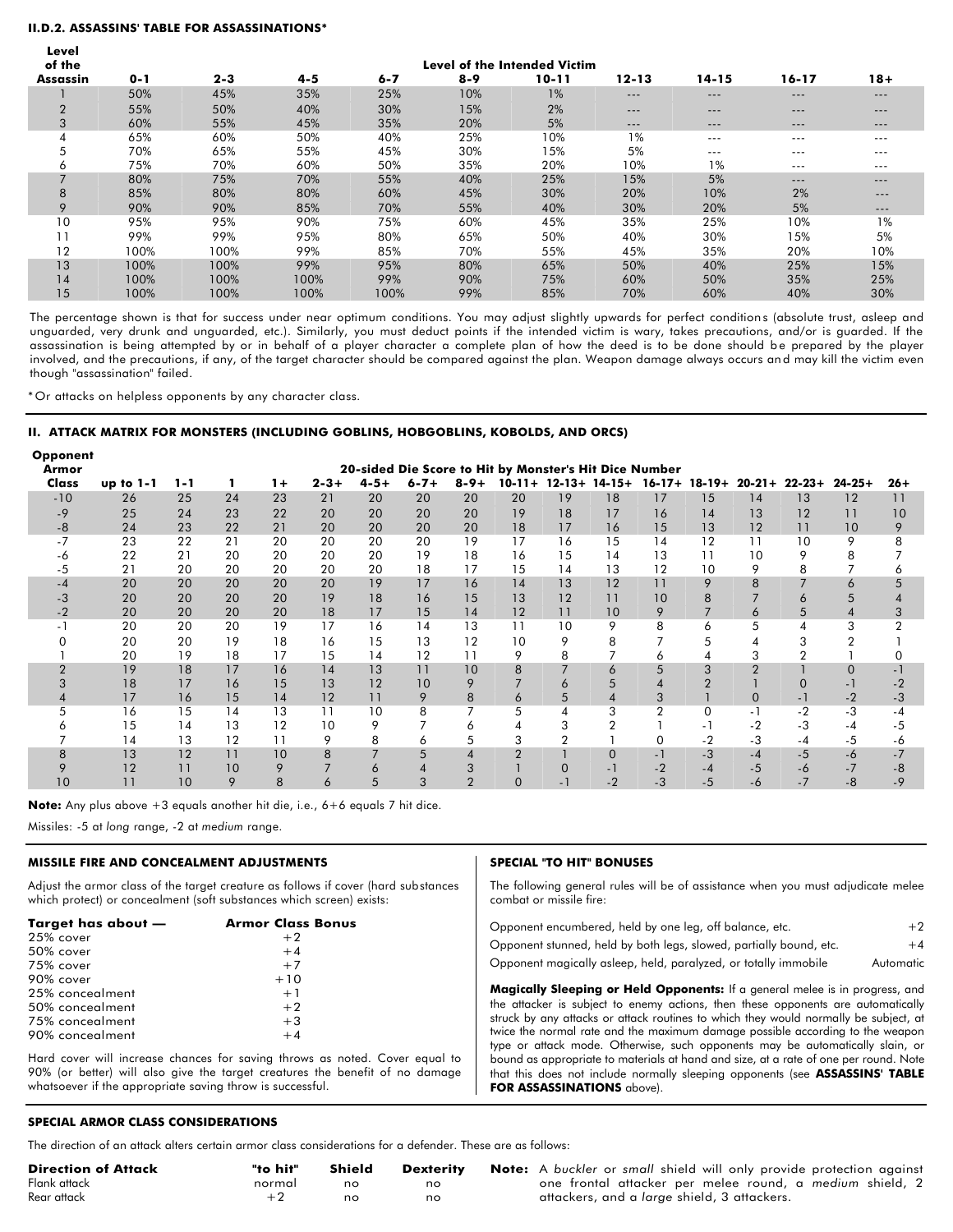#### **SAVING THROW MATRIX FOR CHARACTERS AND HUMAN TYPES**

|                              |                |                                    |                | <b>Attack to be Saved Against</b> |                         |                |
|------------------------------|----------------|------------------------------------|----------------|-----------------------------------|-------------------------|----------------|
|                              |                | <b>Paralyzation, Petrification</b> |                |                                   |                         |                |
| <b>Character Class &amp;</b> |                | Poison, or                         | or             | Rod, Staff,                       | <b>Breath</b>           |                |
| <b>Experience Level</b>      |                | Death Magic Polymorph*             |                | or Wand                           | Weapon**                | Spell***       |
| Clerics <sup>a</sup>         | $1 - 3$        | 10                                 | 13             | 14                                | 16                      | 15             |
|                              | $4 - 6$        | 9                                  | 12             | 13                                | 15                      | 14             |
|                              | $7 - 9$        | $\overline{7}$                     | 10             | 11                                | 13                      | 12             |
|                              | $10 - 12$      | 6                                  | 9              | 10                                | 12                      | 11             |
|                              | $13 - 15$      | 5                                  | 8              | 9                                 | 11                      | 10             |
|                              | $16 - 18$      | $\overline{\mathbf{4}}$            | 7              | 8                                 | 10                      | 9              |
|                              | $19+$          | $\overline{2}$                     | 5              | 6                                 | 8                       | $\overline{7}$ |
| Fighters <sup>b</sup>        | $\overline{0}$ | 16                                 | 17             | 18                                | 20                      | 19             |
|                              | $1 - 2$        | 14                                 | 15             | 16                                | 17                      | 17             |
|                              | $3 - 4$        | 13                                 | 14             | 15                                | 16                      | 16             |
|                              | $5 - 6$        | 11                                 | 12             | 13                                | 13                      | 14             |
|                              | $7 - 8$        | 10                                 | 11             | 12                                | 12                      | 13             |
|                              | $9 - 10$       | 8                                  | 9              | 10                                | 9                       | 11             |
|                              | $11 - 12$      | 7                                  | 8              | 9                                 | 8                       | 10             |
|                              | $13 - 14$      | 5                                  | 6              | 7                                 | 5                       | 8              |
|                              | $15 - 16$      | $\overline{4}$                     | 5              | 6                                 | $\overline{4}$          | $\overline{7}$ |
|                              | $17+$          | 3                                  | 4              | 5                                 | $\overline{\mathbf{4}}$ | 6              |
| Magic-users <sup>c</sup>     | $1 - 5$        | 14                                 | 13             | 11                                | 15                      | 12             |
|                              | $6 - 10$       | 13                                 | 11             | 9                                 | 13                      | 10             |
|                              | $11 - 15$      | 11                                 | 9              | $\overline{7}$                    | 11                      | 8              |
|                              | 16-20          | 10                                 | 7              | 5                                 | 9                       | 6              |
|                              | $21 +$         | 8                                  | 5              | 3                                 | $\overline{7}$          | 4              |
| Thieves $^d$                 | $1 - 4$        | 13                                 | 12             | 14                                | 16                      | 15             |
|                              | $5 - 8$        | 12                                 | 11             | 12                                | 15                      | 13             |
|                              | $9 - 12$       | 11                                 | 10             | 10                                | 14                      | 11             |
|                              | $13 - 16$      | 10                                 | 9              | 8                                 | 13                      | 9              |
|                              | $17 - 20$      | 9                                  | 8              | 6                                 | 12                      | 7              |
|                              | $21 +$         | 8                                  | $\overline{7}$ | 4                                 | 11                      | 5              |

Excluding *polymorph* wand attacks.

Excluding those which cause petrification or polymorph.

Excluding those for which another saving throw type is specified, such as death, petrification, polymorph, etc.

#### **SAVING THROW MATRIX FOR MAGICAL AND NON-MAGICAL ITEMS**

|                          |                |           |                |    |                | <b>Attack Form and Number</b> |                |                |                |                |                |
|--------------------------|----------------|-----------|----------------|----|----------------|-------------------------------|----------------|----------------|----------------|----------------|----------------|
|                          |                | cr        | nor            |    |                | f                             |                | mag nor        | f              |                | е              |
|                          | a              | b         | b              |    | f              | Ť                             |                | t              | ۲              | ı              |                |
|                          | c              |           |                | d  | a              | r                             |                |                | $\bullet$      | t              | е              |
|                          |                | $\bullet$ | $\bullet$      | i  |                | e                             | r              | r              | s              | n              | c              |
|                          | d              | w         | w              | s  | ı              | ball                          | е              | е              | t              | g              | t              |
| <b>Item Description</b>  |                | 2         | з              | 4  | 5              | 6                             | 7              | 8              | 9              | 10             | 11             |
| Bone or Ivory            | 11             | 16        | 10             | 20 | 6              | 17                            | 9              | 3              | $\overline{2}$ | 8              | 1              |
| Ceramic                  | 4              | 18        | 12             | 19 | 11             | 5                             | 3              | $\overline{2}$ | $\overline{4}$ | $\overline{2}$ |                |
| Cloth                    | 12             | 6         | 3              | 20 | $\overline{2}$ | 20                            | 16             | 13             | 1              | 18             | 1              |
| Crystal or Vial          | 6              | 19        | 14             | 20 | 13             | 10                            | 6              | 3              | 7              | 15             | 5              |
| Glass                    | 5              | 20        | 15             | 20 | 14             | 11                            | 7              | 4              | 6              | 17             | 1              |
| Leather or Book          | 10             | 4         | $\overline{2}$ | 20 | 1              | 13                            | 6              | 4              | 3              | 13             | 1              |
| Liquid*                  | 15             | $\Omega$  | $\Omega$       | 20 | $\mathbf 0$    | 15                            | 14             | 13             | 12             | 18             | 15             |
| Metal, hard              | $\overline{7}$ | 6         | $\overline{2}$ | 17 | $\overline{2}$ | 6                             | $\overline{2}$ |                | 1 <sup>a</sup> | 11             | 1              |
| Metal, soft or Jewelry** | 13             | 14        | 9              | 19 | $\overline{4}$ | 18                            | 13             | 5              | 1              | 16             | 1              |
| Mirror***                | 12             | 20        | 15             | 20 | 13             | 14                            | 9              | 5              | 6              | 18             | 1              |
| Parchment or Paper       | 16             | 11        | 6              | 20 | 0              | 25                            | 21             | 18             | $\overline{2}$ | 20             |                |
| Stone, small or Gem      | 3              | 17        | 7              | 18 | 4              | 7                             | 3              | $\overline{2}$ | 1              | 14             | $\overline{2}$ |
| Wood or Rope, thin       | 9              | 13        | 6              | 20 | $\overline{2}$ | 15                            | 11             | 9              | 1              | 10             | 1              |
| Wood or Rope, thick      | 8              | 10        | 3              | 19 | 1              | 11                            | 7              | 5              | 1              | 12             | 1              |

- **1. Acid:** This assumes a considerable volume of strong acid (black dragon or giant slug spittle) or immersion for a period which would affect the item.
- **2. Blow, Crushing:** This assumes that the item is struck by a weighty faIling object or a blow from on ogre's or giant's weapon, for example. Another example would be a (ceramic) flask of oil or a (crystal or glass) vial of holy water hurled against a hard surface) or dropped from a height. A piece of cloth can be ripped or torn by a crushing blow.
- **3. Blow, Normal:** This assumes on attack by a normal-strength opponent or only fairly heavy object which strikes the object. This also applies to a (ceramic) flask of oil or a (crystal or glass) vial of holy water hurled against a tough, but slightly yielding, surface.
- **4. Disintegration:** This is the magical effect.
- **5. Fall:** This assumes the item falls about 5' and comes into contact with a hard (stone-like) surface. A softer surface (wood-like) gives  $a + 1$  on the saving throw, and a fleshy-soft surface gives +5. For each 5' over the first 5' the item falls, subtract -1 from the die roll to save.
- *<sup>a</sup>* Includes Druids.
- *<sup>b</sup>* Includes Paladins, Rangers, and 0 level types.
- *<sup>c</sup>* Includes Illusionists.
- *<sup>d</sup>* Includes Assassins and Monks.
- **N.B.:** A roll of 1 is *always* failure, regardless of magical protections, spells, or any other reasons which indicate to the contrary.

Multi-class characters, characters with two classes, and bards check the matrix for each class possessed, and use the *most favorable* result for the type of attack being defended against.

#### **SAVING THROW MATRIX FOR MONSTERS**

- A. All monsters use the matrix for characters.
- B. Hit dice equate to Experience Level, with every one to four plusses in hit points moving the creature upwards by one hit die, so that  $1 + 1$ to  $1 + 4$  becomes 2,  $1 + 5$  to  $1 + 8$  becomes 3, etc. (*Exception:* See D. below.)
- C. Most monsters save as fighters, except:
	- 1. Those with abilities of other character classes gain the benefit of the most favorable saving throw score, i.e. be it cleric or magic-user or thief.
	- 2. Those with no real offensive fighting capabilities save according to their area of ability — cleric, magic-user, thief, etc.
- Non-intelligent creatures save at an Experience Level equal to one-half their hit dice, rounded upwards, except with regard to **Poison or Death Magic**.
- Potions, magical oils, poisons, acids while container remains intact.
- Includes pearls of any sort.
- Silvered glass. Treat silver mirror as "Metal, soft" and steel mirror as "Metal hard."
- If exposed to extreme cold then struck against a very hard surface with force, saving throw is -10 on die!

**Magical Items:** Gain +2 on all rolls plus +1 for each plus they have above +1, i.e., +1 = +2 on saving throw, +2 = +3 on saving throw. Furthermore, the magic item gains  $+5$  on saving throws against attack forms in it's own mode, i.e. blow vs. shield, *fireball* vs. *ring of fire resistance* or *fireball wand*.

**Non-magical ltems:** Those items which do not exactly conform to item descriptions above can be interpolated. It is assumed that the item in question is actually exposed to the form of attack, i.e. the blow falls on the item, the fall is such as to not cushion the item, the fire actually contacts the item, etc. As with magical items, non-magical items gain +5 versus attacks in their own mode.

- **6. Fireball:** This is the magical *fireball*, *meteor swarm*, (red) dragon breath, etc.
- **7. Fire, Magical:** This is the magical *wall of fire*, *fire storm*, *flame strike*, etc.
- **8. Fire, Normal:** This assumes a hot fire such as produced by a blazing wood fire, flaming oil, and the like. The item in question would have to be exposed to the fire for an amount of time sufficient to have an. effect, i.e. paper or parchment for but 1 melee round, cloth for 2, bone or ivory for 3, etc.
- **9. Frost, Magical:** This is the magical frost or cold such as dragon breathes or spells such as *cone of cold* or *ice storm***.**
- **10. Lightning Bolt:** This is a magical attack from lightning called from the sky, blue dragon breath, etc.
- **11. Electrical Discharge/Current:** The "shock" of an electric eel, magical items, traps, etc.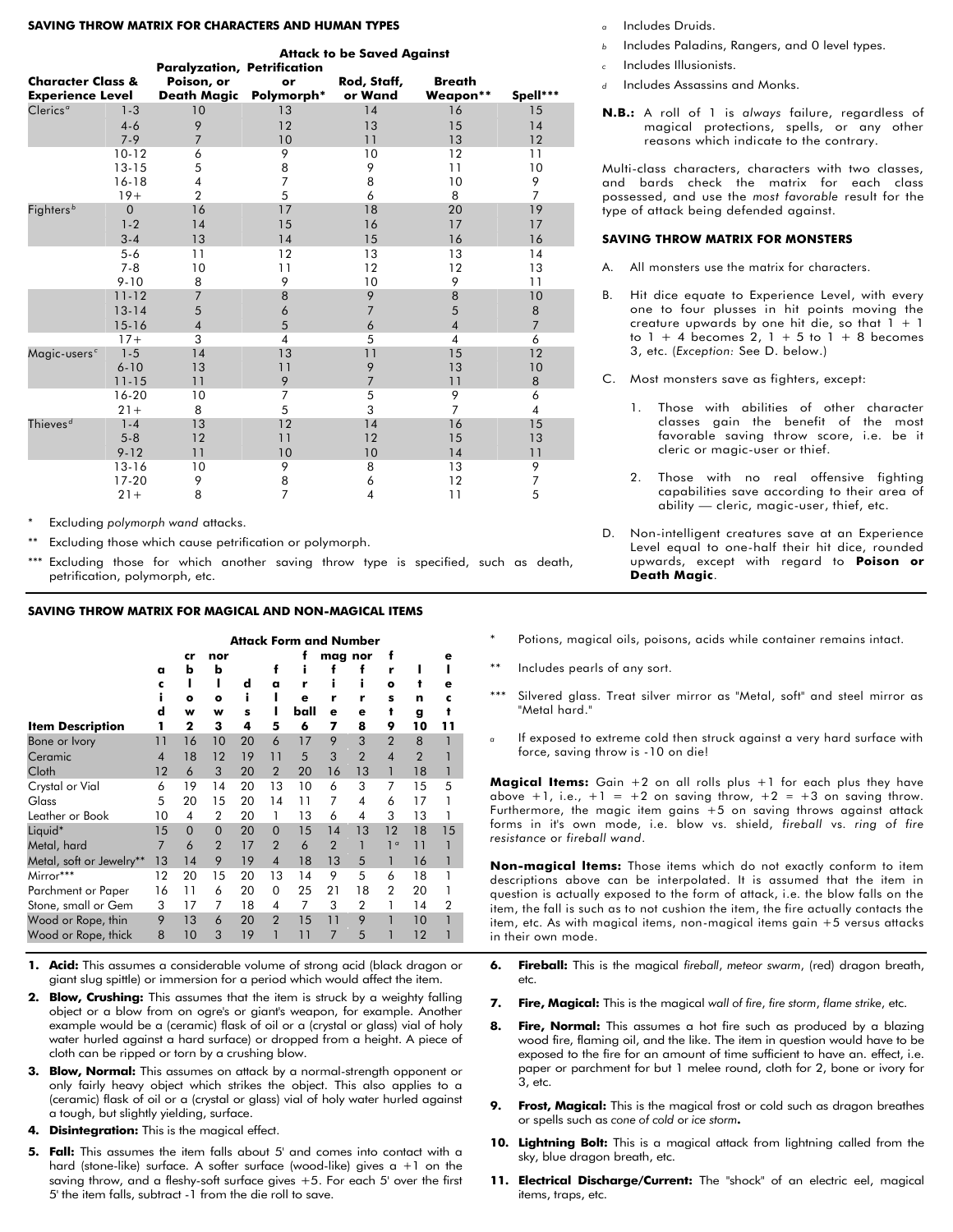## ADVANCED DUNGEONS & DRAGONS **® DUNGEON MASTER'S SCREEN**

#### **PSIONIC ATTACK UPON DEFENSELESS PSIONIC**

| Current<br><b>Attack</b> | <b>Attack</b>                                                                                                                                   | <b>Defender's Psionic Strength Total</b> |                                     |                                      |                                       |                                       |                             |                             |  |  |
|--------------------------|-------------------------------------------------------------------------------------------------------------------------------------------------|------------------------------------------|-------------------------------------|--------------------------------------|---------------------------------------|---------------------------------------|-----------------------------|-----------------------------|--|--|
| Strength                 | Mode                                                                                                                                            | 10-59                                    | 60-109                              | 110-159                              | 160-209                               | 210-259                               | 260-309                     | $310+$                      |  |  |
|                          | Psionic Blast <sub>20</sub><br>Mind Thrust                                                                                                      | D<br>W                                   | C<br>W                              | C<br>40                              | 15<br>35                              | 10<br>30                              | 5<br>25                     | 5<br>20                     |  |  |
| $01 - 25$                | Ego Whip <sub>7</sub><br>Id Insinuation <sub>10</sub><br>Psychic Crush <sub>14</sub>                                                            | 30<br>40<br>72%                          | 25<br>35<br>60%                     | 20<br>30<br>50%                      | 15<br>25<br>40%                       | 10<br>20<br>30%                       | 5<br>15<br>20%              | 5<br>10<br>10%              |  |  |
| 26-50                    | Psionic Blast <sub>20</sub><br>Mind Thrust <sub>4</sub><br>Ego Whip <sub>7</sub><br>Id Insinuation <sub>10</sub><br>Psychic Crush <sub>14</sub> | S<br>W<br>35<br>R<br>75%                 | D<br>W<br>30<br>40<br>62%           | $\mathsf{C}$<br>W<br>25<br>35<br>52% | $\mathsf{C}$<br>40<br>20<br>30<br>42% | 15<br>35<br>15<br>25<br>32%           | 10<br>30<br>10<br>20<br>22% | 5<br>25<br>5<br>15<br>12%   |  |  |
| 51-75                    | Psionic Blast <sub>20</sub><br>Mind Thrust<br>Ego Whip <sub>7</sub><br>Id Insinuation <sub>10</sub><br>Psychic Crush <sub>14</sub>              | W<br>P<br>40<br>R<br>79%                 | S<br>W<br>35<br>$\mathsf{R}$<br>65% | D<br>W<br>30<br>40<br>55%            | $\mathsf{C}$<br>W<br>25<br>35<br>45%  | $\mathsf{C}$<br>40<br>20<br>30<br>35% | 15<br>35<br>15<br>25<br>25% | 10<br>30<br>10<br>20<br>15% |  |  |
| 76-100                   | Psionic Blast <sub>20</sub><br>Mind Thrust,<br>Ego Whip <sub>7</sub><br>Id Insinuation <sub>10</sub><br>Psychic $Crush_{14}$                    | P<br>R<br>84%                            | W<br>P<br>40<br>R<br>69%            | S<br>W<br>35<br>R<br>59%             | D<br>W<br>30<br>40<br>49%             | C<br>W<br>25<br>35<br>39%             | C<br>40<br>20<br>30<br>29%  | 15<br>35<br>15<br>25<br>19% |  |  |
| 101-125                  | Psionic Blast <sub>20</sub><br>Mind Thrust<br>Ego Whip <sub>7</sub><br>Id Insinuation <sub>10</sub><br>Psychic Crush <sub>14</sub>              | K<br>D<br>R<br>90%                       | P<br>P<br>P<br>R<br>74%             | W<br>P<br>40<br>R<br>64%             | S<br>W<br>35<br>R<br>54%              | D<br>W<br>30<br>40<br>44%             | C<br>W<br>25<br>35<br>34%   | C<br>40<br>20<br>30<br>24%  |  |  |
| $126+$                   | Psionic Blast <sub>20</sub><br>Mind Thrust <sub>4</sub><br>Ego Whip <sub>7</sub><br>Id Insinuation <sub>10</sub><br>Psychic Crush <sub>14</sub> | Κ<br>D<br>R<br>97%                       | К<br>P<br>R<br>80%                  | P<br>P<br>D<br>R<br>70%              | W<br>P<br>40<br>R<br>60%              | S<br>W<br>35<br>R<br>50%              | D<br>W<br>30<br>40<br>40%   | C<br>W<br>25<br>35<br>30%   |  |  |

**Defender's Psionic Strength Total** is the score *prior* to any reductions, even though the current total for the individual could be as low as 0.

The attacker's **Current Attack Strength & Attack Mode** are compared with the **Defender's Psionic Strength Total**, reading across, and a result is obtained. **Numbers** indicate the number of the defender's *psionic attack points* lost.

#### **Letters:**

- C = *Confused* for 2-8 rounds, no psionic activity possible
- D = *Dazed* for 1-4 turns, no psionic or other activity
- I = *Idiocy*, psionic ability lost forever, though idiocy is curable by a *heal* spell
- K = *Killed*, raising/resurrection is possible, but psionic ability is lost
- P = *Permanent* loss of one attack or defense mode or psionic discipline\*, and *dazed* as above
- S = *Sleeping* in a coma for 1-4 weeks (catatonic state 99% likely to be mistaken for death)
- R = *Robot* mind under control of victor until released or 2-8 weeks have elapsed and a saving throw versus spells is made
- W = Wounded psionically, one attack or defense mode or psionic discipline<sup>\*</sup> unusable for 2-8 weeks
- \* Choose randomly from among all attack and defense modes and psionic disciplines.

**Note:** Psionic creatures with *mind bar* ability will take damage only after *all* psionic strength is lost, so treat *letter* results as -40 points until 0 is reached.

Damage accruing beyond the point where 0 psionic attack points was reached results in physical damage (hit points) being take n by the defender on a point for point basis.

Note: The subscripted numbers following the names of the attack modes (as in Psionic Blast<sub>20</sub>) are the costs, in attack points, of using the modes.

#### **PSIONIC ATTACK RANGES AND DAMAGE ADJUSTMENT**

|                       |       | Attack Range       |      |
|-----------------------|-------|--------------------|------|
| <b>Attack Mode</b>    | Short | Medium             | Long |
| A. Psionic Blast      | 2''   | $4^{\prime\prime}$ | 6''  |
| <b>B.</b> Mind Thrust | 3"    | 6″                 | Q''  |
| C. Ego Whip           | 4″    | 8″                 | 12"  |
| D. Id Insinuation     | 6''   | 12"                | 18″  |
| E. Psychic Crush      | 6″    | 12''               | 18'' |

Attacks in series add 50% to range for *each* psionic linked, i.e. 2 = 200% of range, 3 = 250% of range, etc. Expenditure of double or treble points by an individual will double or treble range of attack modes B, C, or D.

| Attack Mode           | <b>Area of Effect</b>                             |
|-----------------------|---------------------------------------------------|
| A. Psionic Blast      | $\frac{1}{2}$ " base, 6" length, 2" terminus cone |
| <b>B.</b> Mind Thrust | 1 creature                                        |
| C. Ego Whip           | 1 creature                                        |
| D. Id Insinuation     | $2" \times 2"$ area within range                  |
| E. Psychic Crush*     | 1 creature                                        |
|                       |                                                   |

\* User may use only defense mode G, Thought Shield.

**Medium range** attacks reduce damage by 20%, fractions rounded up.

Long range attacks reduce the attacker's effective total psionic strength by one category (25 points) and reduce damage by 20%, fractions rounded up. If the attacker is already in the 01-25 strength range, damage is reduced 50%, fractions being dropped.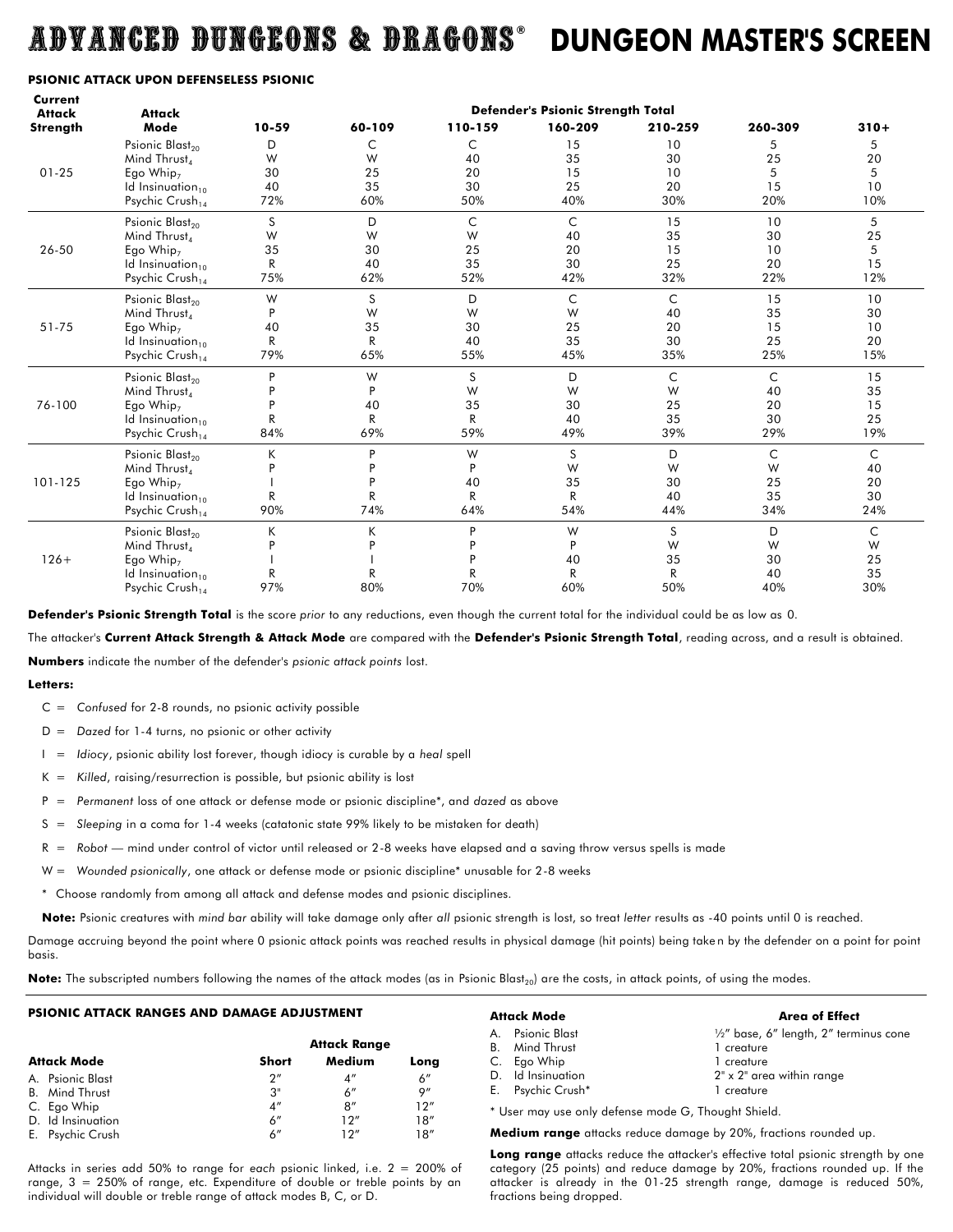## **— PSIONIC COMBAT TABLES © 1979 TSR Games**

#### **PSIONIC VS. PSIONIC IN MENTAL COMBAT**

| Total                      |                                                                                                                                                 |                                         |                             | <b>Defense Mode</b>             |                                                    |                                                    |
|----------------------------|-------------------------------------------------------------------------------------------------------------------------------------------------|-----------------------------------------|-----------------------------|---------------------------------|----------------------------------------------------|----------------------------------------------------|
| <b>Psionic</b><br>Strength | <b>Attack</b><br>Mode                                                                                                                           | Mind<br>Blank,                          | Thought<br>Shield,          | Mental<br>Barrier <sub>3</sub>  | <b>Intellect</b><br>Fortress <sub>s</sub>          | Tower of<br>Iron $Will_{10}$                       |
| $01 - 25$                  | Psionic Blast <sub>20</sub><br>Mind Thrust                                                                                                      | 3<br>12<br>8                            | 3                           | 0<br>$\Omega$                   | ∩                                                  | 0<br>U                                             |
|                            | Ego Whip <sub>7</sub><br>Id Insinuation <sub>10</sub><br>Psychic Crush <sub>14</sub>                                                            | 2%                                      | 6                           | 8<br>$--$                       | ---                                                |                                                    |
| 26-50                      | Psionic Blast <sub>20</sub><br>Mind Thrust <sub>4</sub><br>Ego Whip <sub>7</sub><br>Id Insinuation <sub>10</sub><br>Psychic Crush <sub>14</sub> | 6<br>15<br>12<br>$\overline{2}$<br>5%   | 9<br>8<br>2%                | 6<br>$\Omega$<br>10<br>1%       | $\overline{2}$<br>$\Omega$<br>$\Omega$<br>3<br>--- | $\Omega$<br>$\overline{2}$<br>$\Omega$<br>3<br>--- |
| 51-75                      | Psionic Blast <sub>20</sub><br>Mind Thrust<br>Ego Whip <sub>7</sub><br>Id Insinuation <sub>10</sub><br>Psychic Crush <sub>14</sub>              | 10<br>18<br>17<br>4<br>9%               | 12<br>9<br>6<br>11<br>4%    | 9<br>$\overline{2}$<br>13<br>2% | 4<br>1%                                            | 3<br>6<br>$---$                                    |
| 76-100                     | Psionic Blast <sub>20</sub><br>Mind Thrust <sub>4</sub><br>Ego Whip <sub>7</sub><br>Id Insinuation <sub>10</sub><br>Psychic Crush <sub>14</sub> | 15<br>22<br>23<br>$\overline{7}$<br>14% | 16<br>13<br>9<br>15<br>7%   | 13<br>5<br>3<br>17<br>5%        | 2<br>12<br>3%                                      | $\overline{2}$<br>5<br>3<br>10<br>2%               |
| 101-125                    | Psionic Blast <sub>20</sub><br>Mind Thrust<br>Ego Whip <sub>7</sub><br>Id Insinuation <sub>10</sub><br>Psychic Crush <sub>14</sub>              | 21<br>26<br>30<br>11<br>20%             | 21<br>18<br>13<br>20<br>11% | 18<br>9<br>6<br>22<br>9%        | 11<br>18<br>6%                                     | 4<br>8<br>6<br>15<br>4%                            |
| $126+$                     | Psionic Blast <sub>20</sub><br>Mind Thrust<br>Ego Whip <sub>7</sub><br>Id Insinuation <sub>10</sub><br>Psychic Crush <sub>14</sub>              | 28<br>30<br>38<br>16<br>27%             | 27<br>24<br>18<br>26<br>16% | 24<br>16<br>10<br>28<br>14%     | 16<br>11<br>$\overline{7}$<br>25<br>10%            | $\overline{7}$<br>12<br>10<br>21<br>7%             |

**Total Psionic Strength** is the *attackers* attack and defense point strength total *prior* to the subtraction of attack points for the current attack segment and defense points for the current defense mode for that same segment. (These points, along with losses, if any, are taken only at the end of the segment.) ALL ATTACKS AND DEFENSES ARE SIMULTANEOUS.

The **Attack Mode** is compared to the **Defense Mode**, reading across, and a result is obtained.

**Numbers** indicate the number of *points of defense strength* lost by the defender.

*Psychic Crush* shows the percentage chance of instantly killing the opponent. Any score above that shown for the defensive mode used indicates *no effect***.** A dash indicates no possible chance of causing instant death.

When both sides have attacked once and defended once the psionic combat segment is over. All points of strength expended in a ttacking and defending are totaled separately, points lost due to attack are added, and a new **Total Psionic Strength** is determined for each side. EXCEPTION: If a *psychic crush* succeeds, the defender is dead, and adjustments are made only for the victor's s trength.

Note: The subscripted numbers following the names of the attack and defense modes (as in Psionic Blast<sub>20</sub>) are the costs, in attack or defense points respectively, of using the modes.

#### **PSIONIC BLAST ATTACK UPON NON-PSIONIC CREATURE**

| Attacked                |              |                 |                |                                 |
|-------------------------|--------------|-----------------|----------------|---------------------------------|
| <b>Creature's Total</b> |              | Saving Throw    |                | <b>Likely Result if</b>         |
| Intelligence            |              | at Attack Range |                | <b>Saving Throw is not</b>      |
| & Wisdom**              | <b>Short</b> | Medium          | Long           | Successful (d100 Result)        |
| $0 - 5$                 | 20           | 19              | 18             | death (01-85)                   |
| $6 - 9$                 | 18           | 17              | 16             | coma, 2-12 days (11-90)         |
| $10 - 13$               | 16           | 15              | 14             | sleep, 5-20 turns (16-90)       |
| $14 - 17$               | 14           | 13              | 12             | stun, 2-8 turns (11-90)         |
| 18-21                   | 12           | 11              | 10             | confuse, 1-4 turns (16-90)      |
| $22 - 25$               | 10           | 9               | 8              | enrage, 2-8 rounds (16-90)      |
| 26-29                   | 8            |                 | 6              | panic, 2-8 rounds (16-90)       |
| $30-33$                 | 6            | 5               | $\overline{4}$ | feeblemind (16-90)              |
| 34-35                   | 4            | 3               | $\overline{2}$ | permanent insanity (21-85)      |
| 36-37                   | 2            |                 | 0              | insanity $2-12$ weeks $(16-90)$ |
| $38+$                   |              |                 | -2             | insanity 1-4 weeks (16-00)      |

#### **Saving Throw Dice Adjustments**

|            |      | <b>Additions</b>          |      |
|------------|------|---------------------------|------|
| dwarf      | $+4$ | intellect fortress in 10' | $+2$ |
| elf        | $+2$ | mind blank spell          | $+2$ |
| halfling   | $+4$ | helm of telepathyt        | $+4$ |
| cleric     | $+2$ | tower of iron will in 3'  | +6   |
| magic-user | + 1  | mind bar                  | +6   |

**Additions**

|          |     | <b>Subtractions</b>          |      |
|----------|-----|------------------------------|------|
| panicked | - 1 | using psionic related power* | -4   |
| enraged  | - 1 | using ESP device             | -5   |
| confused | - 2 | feebleminded                 | $**$ |
| hopeless | -3  | insane                       | ***  |
| stunned  | -3  |                              |      |

† The *helm of telepathy* will cause the attacker to be *stunned* for 1-4 rounds if the defender's saving throw is successful.

These powers or spells are:

| levitation<br>charm monster<br>empathy<br>enlarge<br>locate object<br>charm person<br>clairaudience<br><b>FSP</b><br>magic jar<br>plane shift<br>etherealness<br>clairvoyance<br>polymorph self<br>confusion<br>feeblemind<br>feign death<br>detect evil/good<br>quest<br>detect magic<br>shape change<br>geas | telempathy<br>teleportation<br>true seeing |
|----------------------------------------------------------------------------------------------------------------------------------------------------------------------------------------------------------------------------------------------------------------------------------------------------------------|--------------------------------------------|
|                                                                                                                                                                                                                                                                                                                |                                            |

\*\* A feebleminded person has a combined intelligence and wisdom score of 0-5. Monsters of *low* intelligence have a wisdom of 2-8, *average* 3-12, *very/highly* 4-16, *exceptional/genius* 8-18, *supra-genius* 8-20, and *god-like* 9-24.

\*\*\* Insane creatures cannot be psionically attacked.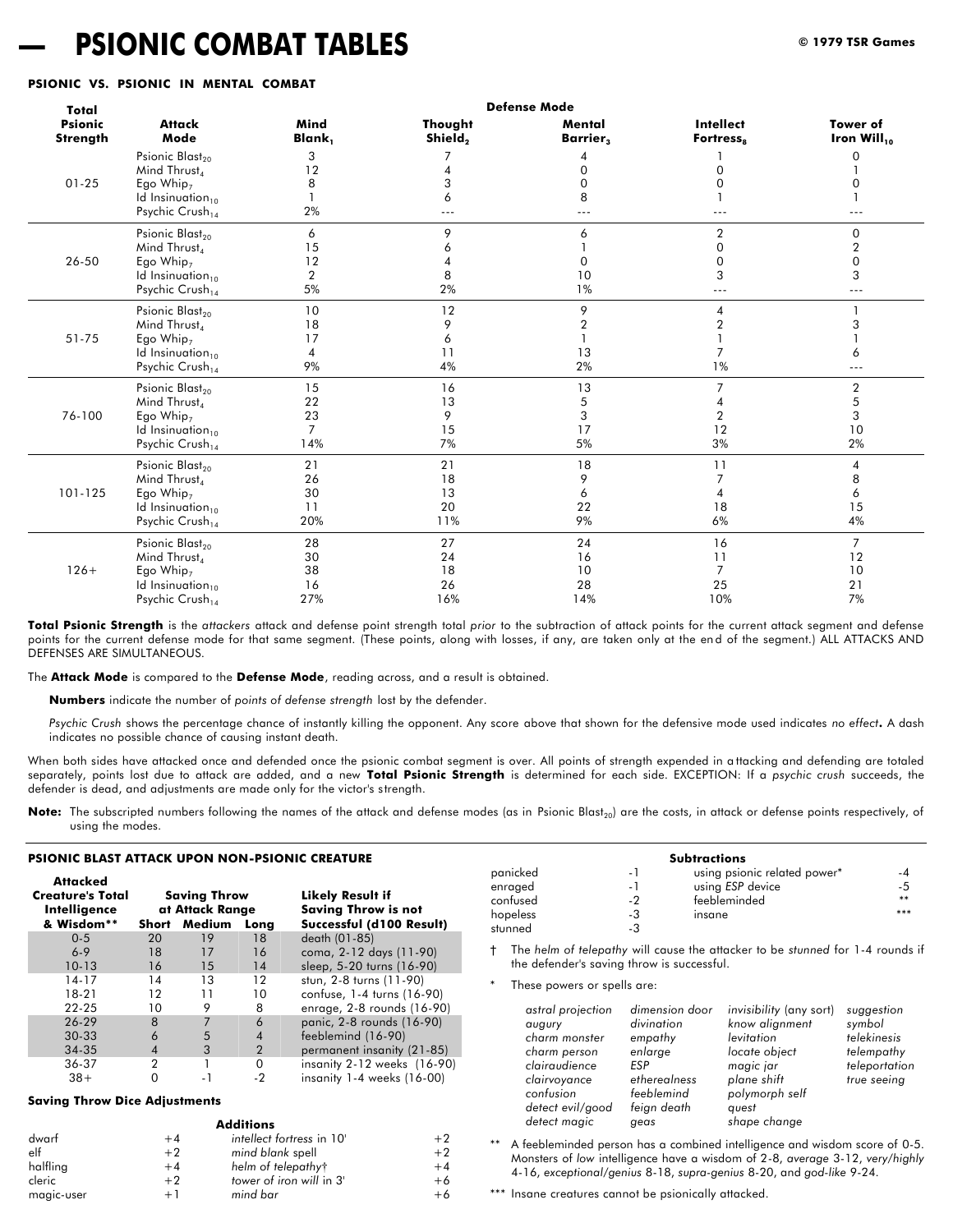# ADVANCED DUNGEONS & DRAGONS" DUNGEON MASTER'S SCREEN

This package consists of an eight panel 11" X 51" folding cardstock screen for DM's reference use in playing **ADVANCED DUNGEONS & DRAGONS** including: EQUIPMENT AND GENERAL REFERENCE TABLES, COMBAT AND SAVING THROW TABLES, and PSIONIC COMBAT TABLES. This screen is useful for shielding maps and other game materials from the players when placed upright and also provides instant reference to the most commonly used charts and tables during play. Th e screen is printed on both sides — the players' side shows five full color illustrations to set the mood, as well as tables for the more standard character classes and the COMBINED WEAPONS AND ARMOR TABLES. This screen has been laminated on the exterior to protect it from common wear and tear. This (and only this) screen contains all of the official **AD&D** statistics and game tables.



© 1979, FSR Games

**FSR GAMES POB 577 LAKE GENEVA, WI 06630 9024**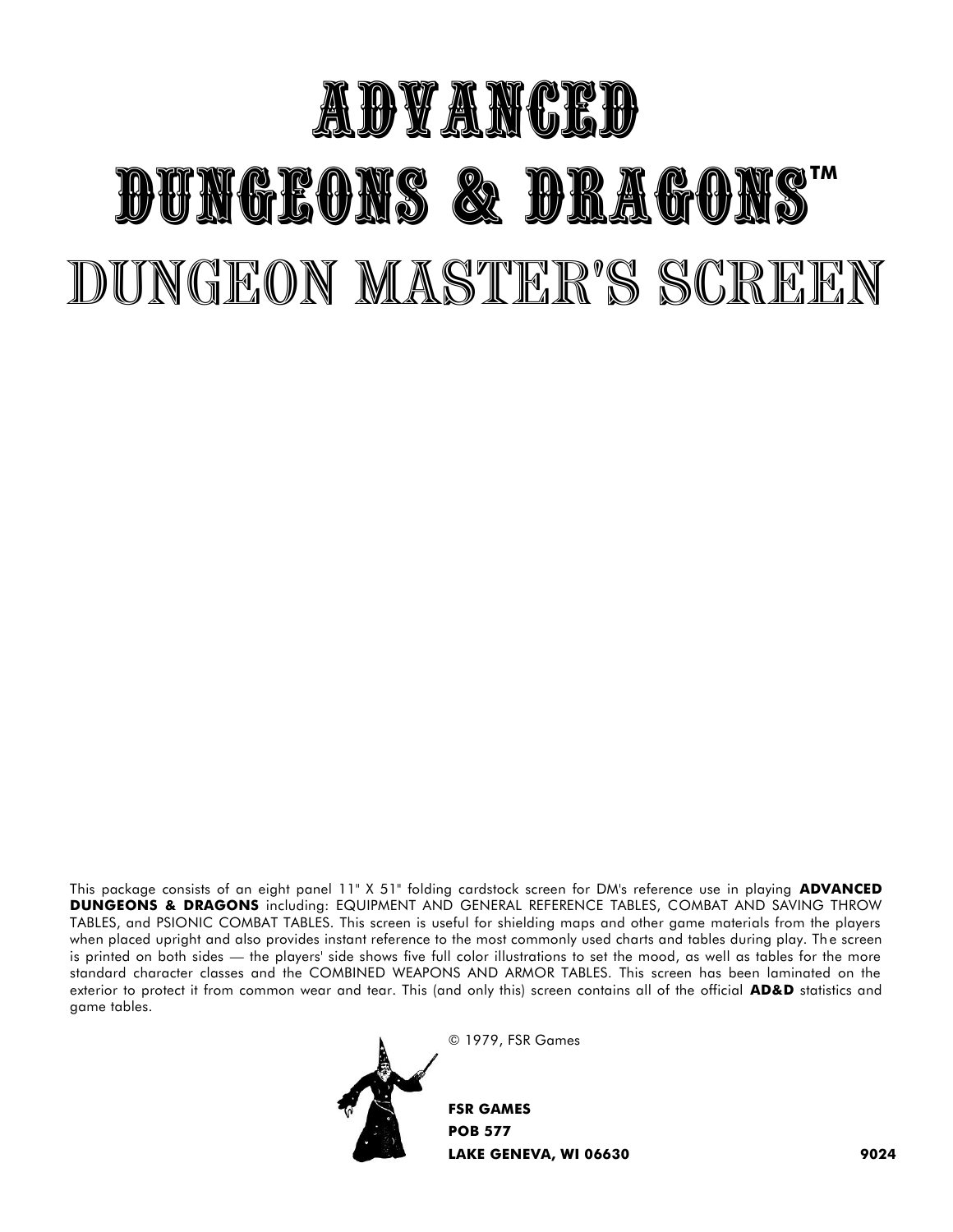#### **COMBINED WEAPONS TABLES (SELECTED INFORMATION)**

|                          | Weight in                |                   | <b>Space</b>   | <b>Speed</b>     | <b>Damage vs. Opponent</b> |              |
|--------------------------|--------------------------|-------------------|----------------|------------------|----------------------------|--------------|
| Weapon                   | <b>Gold Pieces</b>       | Length            | Required       | <b>Factor</b>    | Size S or M                | Size L       |
| Arrow                    | 2                        |                   | see below      |                  | $1 - 6$                    | $1 - 6$      |
| Awl pike                 | 80                       | 18'               | $1^{\circ}$    | 13               | $1 - 6$                    | $1 - 12$     |
| Axe, battle              | 75                       | c. $4'$           | $4^{\circ}$    | $\overline{7}$   | $1 - 8$                    | $1 - 8$      |
| Axe, hand                | 50                       | c. 11/2           | $1^{\circ}$    | $\overline{4}$   | $1 - 6$                    | $1 - 4$      |
| <b>Bardiche</b>          | 125                      | c. $51$           | 5'             | 9                | $2 - 8$                    | $3 - 12$     |
| Bec de corbin            | 100                      | c. 6'             | $6^{\circ}$    | 9                | $1 - 8$                    | $1 - 6$      |
| Bill-guisarme            | 150                      | $8'+$             | $2^{\circ}$    | 10               | $2 - 8$                    | $1 - 10$     |
| Bo stick                 | 40                       | c. $5'$           | $3^{\circ}$    | 3                | $1 - 6$                    | $1 - 4$      |
| Club                     | 30                       | c.3'              | $1' - 3'$      | $\overline{4}$   | $1 - 6$                    | $1 - 4$      |
| Dagger                   | 10                       | c. 15"            | $1^{\circ}$    | $\overline{2}$   | $1 - 4$                    | $1 - 3$      |
| Dart                     | 5                        |                   | see below      |                  | $1 - 3$                    | $1 - 2$      |
| Falchion                 | 80                       | c. $3\frac{1}{2}$ | $3\frac{1}{2}$ | 5                | $2 - 7$                    | $2 - 8$      |
| Fauchard                 | 60                       | $8+$              | $2^{\circ}$    | $\,8\,$          | $1 - 6$                    | $1 - 8$      |
| Fauchard-fork            | 80                       | 8 <sup>1</sup>    | $2^{\prime}$   | 8                | $1 - 8$                    | $1 - 10$     |
| Fist, bare or open hand  |                          | $2 +$             | $1^{\circ}$    | $\mathbf{1}$     | $1 - 2$                    | $\mathbf{1}$ |
| Fist, mailed             | $\overline{\phantom{a}}$ | $2 +$             | $1^{\circ}$    | $\mathbf{1}$     | $1 - 3$                    | $1 - 2$      |
| Flail, footman's         | 150                      | c.4               | 6 <sup>1</sup> | $\overline{7}$   | $2 - 7$                    | $2 - 8$      |
| Flail, horseman's        | 35                       | c. 2'             | $4^{\circ}$    | 6                | $2 - 5$                    | $2 - 5$      |
| Foot, bare or soft boot  | $\blacksquare$           | $3' +$            | $1^{\circ}$    | 3                | $1 - 3$                    | $1-2$        |
| Foot, hard boot          |                          | $3'+$             | 1'             | 3                | $1 - 4$                    | $1 - 3$      |
| Fork, military           | 75                       | $7 +$             | $1^{\circ}$    | $\overline{7}$   | $1 - 8$                    | $2 - 8$      |
| Glaive                   | 75                       | $8+$              | $1^{\circ}$    | 8                | $1-6$                      | $1 - 10$     |
| Glaive-guisarme          | 100                      | $8+$              | $1^{\circ}$    | 9                | $2 - 8$                    | $2 - 12$     |
| Guisarme                 | 80                       | $6'+$             | $2^{\circ}$    | 8                | $2 - 8$                    | $1 - 8$      |
| Guisarme-voulge          | 150                      | $7 +$             | $2^{\circ}$    | 10               | $2 - 8$                    | $2 - 8$      |
| Halberd                  | 175                      | $5+$              | 5'             | 9                | $1 - 10$                   | $2 - 12$     |
| Hammer, lucern           | 150                      | $5'+$             | 5'             | 9                | $2 - 8$                    | $1-6$        |
| Hammer, war              | 50                       | c. $1\frac{1}{2}$ | $2^{\circ}$    | 4                | $2 - 5$                    | $1 - 4$      |
| Hook fauchard            | 80                       | $8+$              | $2\frac{1}{2}$ | 9                | $1 - 4$                    | $1 - 4$      |
| Javelin                  | 20-30                    | $3 - 5'$          | $1^{\circ}$    | $3 - 5$          | $1 - 6$                    | $1 - 6$      |
| Jo stick                 | 15                       | c.3'              | $2^{\circ}$    | $\overline{2}$   | $1 - 6$                    | $1 - 3$      |
| Lance, heavy horse*      | 150                      | c. 14'            | $1^{\circ}$    | 8                | $3 - 9$                    | $3 - 18$     |
| Lance, light horse*      | 50                       | $10^{\circ}$      | $1^{\circ}$    | $\boldsymbol{6}$ | $1 - 6$                    | $1 - 8$      |
| Lance, medium horse*     | 100                      | 12                | 1 <sup>1</sup> | $\overline{7}$   | $2 - 7$                    | $2 - 12$     |
| Mace, footman's          | 100                      | c. $2\frac{1}{2}$ | $4^{\circ}$    | $\overline{7}$   | $2 - 7$                    | $1 - 6$      |
| Mace, horseman's         | 50                       | c. 11/2           | $2^{\circ}$    | 6                | $1 - 6$                    | $1 - 4$      |
| Maul                     | 125                      | c. $4'$           | 5 <sup>1</sup> | 8                | $1 - 8$                    | $1 - 8$      |
| Morning star             | 100-150                  | $3 - 5'$          | $4 - 6$        | $\overline{7}$   | $2 - 8$                    | $2 - 7$      |
| Partisian                | 80                       | $7 +$             | $3^{\circ}$    | 9                | $1 - 6$                    | $2 - 7$      |
| Pick, footman's          | 60                       | c.4'              | $4^{\circ}$    | $\overline{7}$   | $2 - 7$                    | $2 - 8$      |
| Pick, horseman's         | 40                       | c. $2^{\prime}$   | $2^{\circ}$    | 5                | $2 - 5$                    | $1 - 4$      |
| Quarrel (or bolt), heavy | $\overline{a}$           |                   | see below      |                  | $2 - 5$                    | $2 - 7$      |
| Quarrel (or bolt), light | $\mathbf{1}$             |                   | see below      |                  | $1 - 4$                    | $1 - 4$      |
| Quarter staff            | 40-50                    | c. $6'-8'$        | $3^{\circ}$    | 4                | $1 - 6$                    | $1-6$        |
| Ranseur                  | 50                       | $8+$              | $1^{\circ}$    | 8                | $2 - 8$                    | $2 - 8$      |
| Scimitar                 | 40                       | c.3'              | $2^{\circ}$    | $\overline{4}$   | $1 - 8$                    | $1 - 8$      |
| Sling bullet             | $\overline{2}$           |                   | see below      |                  | $2 - 5$                    | $2 - 7$      |
| Sling stone              |                          |                   | see below      |                  | $1 - 4$                    | $1 - 4$      |
| Spear**                  | 40-60                    | $5 - 13 +$        | $1^{\circ}$    | $6 - 8$          | $1 - 6$                    | $1 - 8$      |
| Spetum                   | 50                       | $8+$              | 1'             | $\,8\,$          | $2 - 7$                    | $2 - 12$     |
| Sword, bastard           | 100                      | c. $4\frac{1}{2}$ | $4+$           | $\boldsymbol{6}$ | $2 - 8$                    | $2 - 16$     |
| Sword, broad             | 75                       | c. $3\frac{1}{2}$ | $4^{\circ}$    | 5                | $2 - 8$                    | $2 - 7$      |
| Sword, long              | 60                       | c. $3\frac{1}{2}$ | $3^{\circ}$    | 5                | $1 - 8$                    | $1 - 12$     |
| Sword, short             | 35                       | c. $2^{\prime}$   | $1^{\circ}$    | 3                | $1 - 6$                    | $1 - 8$      |
| Sword, two-handed        | 250                      | c. 6'             | $6^{\circ}$    | 10               | $1 - 10$                   | $3 - 18$     |
| Trident                  | 50-70                    | $4 - 8 +$         | $1^{\circ}$    | $6 - 8$          | $2 - 7$                    | $3 - 12$     |
| Voulge                   | 125                      | $8+$              | $2^{\circ}$    | 10               | $2 - 8$                    | $2 - 8$      |
|                          |                          |                   |                |                  |                            |              |

#### **HURLED WEAPONS AND MISSILES ARMOR CLASS TABLE**

| Weapon                | <b>Fire Rate</b> |                | M              |                | <b>Type of Armor</b>                            | <b>Armor Class</b><br>Rating |
|-----------------------|------------------|----------------|----------------|----------------|-------------------------------------------------|------------------------------|
| Axe, hand             |                  |                | $\overline{2}$ | 3              | None                                            | 10                           |
| Bow, long             |                  |                | 14             | 21             | Shield only                                     |                              |
| Bow, short            |                  | 5              | 10             | 15             | Leather armor or padded armor                   |                              |
| Bow, composite, long  |                  | 6              | 12             | 21             | Leather armor + shield, padded armor + shield,  |                              |
| Bow, composite, short |                  | 5              | 10             | 18             | ring mail, or studded leather armor             |                              |
| Club                  |                  |                | າ              | 3              | Ring mail + shield, studded leather armor       |                              |
| Crossbow, heavy       | $\frac{1}{2}$    | 8              | 16             | 24             | + shield, or scale mail                         |                              |
| Crossbow, light       |                  | 6              | 12             | 18             | Scale mail + shield, or chain mail              |                              |
| Dagger                |                  |                | 2              | 3              | Chain mail + shield, banded mail, or splint     |                              |
| Dart                  |                  | $1\frac{1}{2}$ | 3              | $4\frac{1}{2}$ | mail                                            |                              |
| Hammer, war           |                  |                |                | 3              | Banded mail $+$ shield, splint mail $+$ shield, |                              |
| Javelin               |                  |                |                | Ō              | or plate mail                                   |                              |
| Sling (bullet)        |                  | 5              | 10             | 20             | Plate mail $+$ shield                           |                              |
| Sling (stone)         |                  |                | 8              | 16             |                                                 |                              |
| Spear                 |                  |                |                | 3              |                                                 |                              |

See text (pages 36-38) for complete information on these tables.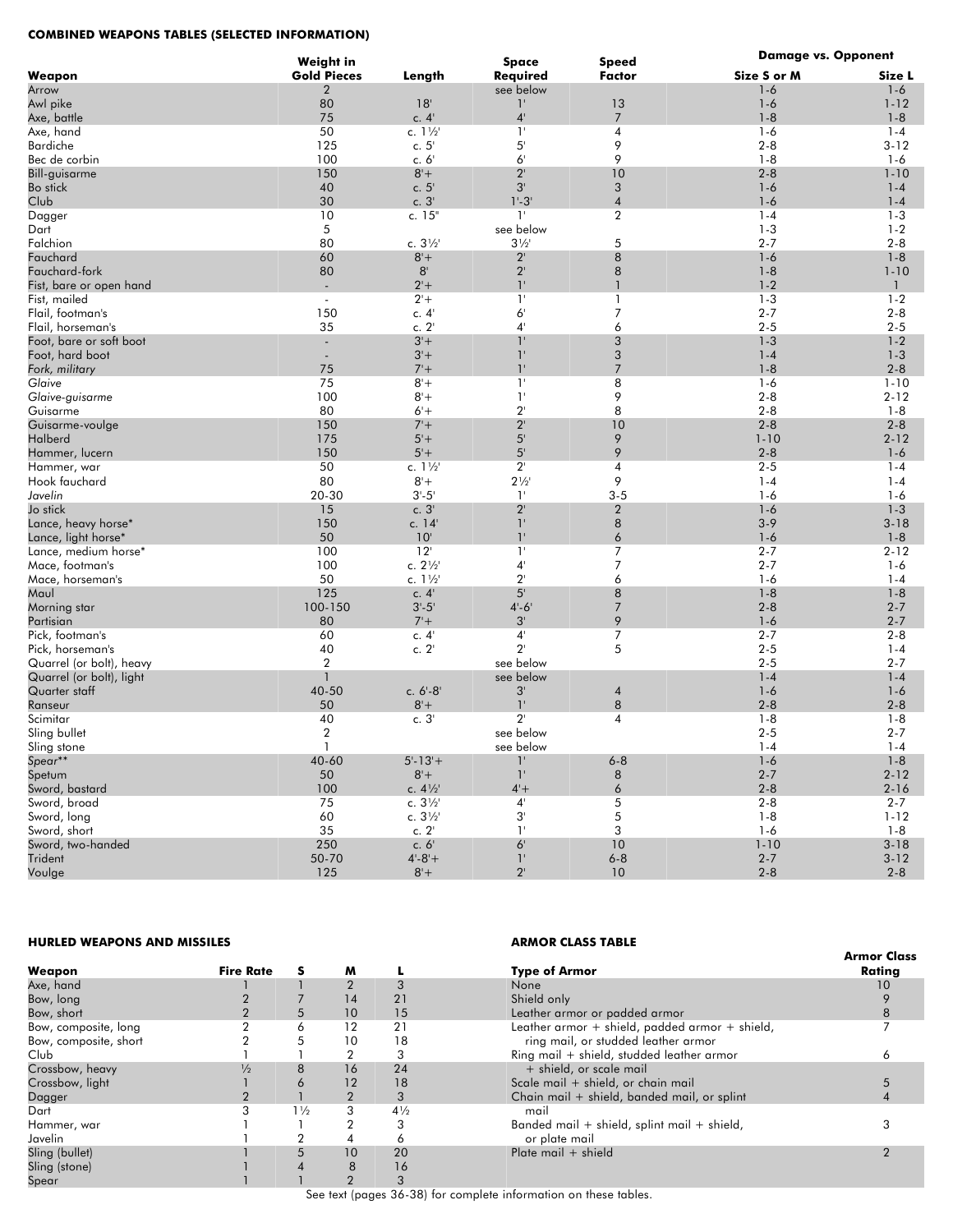#### **COMBINED WEAPONS TABLES (COMPLETE INFORMATION)**

|                                 | Weight                   |                   | Space          | Speed                   |                |                  |              |                | <b>Armor Class Adjustment</b> |                |                |                |                | <b>Damage vs. Opponent</b> |              |
|---------------------------------|--------------------------|-------------------|----------------|-------------------------|----------------|------------------|--------------|----------------|-------------------------------|----------------|----------------|----------------|----------------|----------------------------|--------------|
| Weapon                          | in G.P.                  | Length            | Required       | <b>Factor</b>           | $\mathbf{2}$   | 3                | 4            | 5              | 6                             | 7              | 8              | 9              | 10             | Size S or M                | Size L       |
| Awl pike                        | 80                       | 18'               | ı.             | 13                      | $-1$           | $\mathbf 0$      | $\mathbf{0}$ | $\mathbf 0$    | $\mathbf 0$                   | 0              | $\mathbf 0$    | $-1$           | $-2$           | $1 - 6$                    | $1 - 12$     |
| Axe, battle                     | 75                       | c.4'              | 4'             | $\overline{7}$          | $-3$           | $-2$             | $-1$         | $-1$           | $\overline{0}$                | $\overline{0}$ | $+1$           | $+1$           | $+2$           | $1 - 8$                    | $1 - 8$      |
| Axe, hand                       | 50                       | c. 11/2           | 1'             | $\overline{4}$          | $-3$           | $-2$             | $-2$         | $-1$           | $\mathbf{0}$                  | $\overline{0}$ | $+1$           | $+1$           | $+1$           | $1-6$                      | $1 - 4$      |
| <b>Bardiche</b>                 | 125                      | c.5'              | 5'             | 9                       | $-2$           | $-1$             | $\mathbf 0$  | $\overline{0}$ | $+1$                          | $+1$           | $+2$           | $+2$           | $+3$           | $2 - 8$                    | $3 - 12$     |
| Bec de corbin                   | 100                      | c. 6'             | 6 <sup>1</sup> | 9                       | $+2$           | $+2$             | $+2$         | $\mathbf 0$    | $\mathbf 0$                   | $\mathbf 0$    | $+1$           | $\mathbf 0$    | $\mathbf 0$    | $1 - 8$                    | $1 - 6$      |
| Bill-guisarme                   | 150                      | $8'+$             | $2^{\prime}$   | 10                      | $\Omega$       | $\boldsymbol{0}$ | $\Omega$     | $\mathbf 0$    | $\Omega$                      | $\overline{0}$ | $+1$           | $\Omega$       | $\Omega$       | $2 - 8$                    | $1 - 10$     |
| <b>Bo</b> stick                 | 40                       | c.5               | 3'             | 3                       | $-8$           | $-6$             | $-4$         | $-2$           | $-1$                          | $\overline{0}$ | $+1$           | $\overline{0}$ | $+2$           | $1 - 6$                    | $1 - 4$      |
| Club                            | 30                       | c.3'              | $1 - 3$        | $\overline{4}$          | $-5$           | $-4$             | $-3$         | $-2$           | $-1$                          | $-1$           | $\mathbf 0$    | $\mathbf 0$    | $+1$           | $1-6$                      | $1 - 4$      |
| Dagger                          | 10                       | c. 15"            | $1^{\circ}$    | $\overline{2}$          | $-3$           | $-3$             | $-2$         | $-2$           | $\mathbf{0}$                  | $\overline{0}$ | $+1$           | $+1$           | $+3$           | $1 - 4$                    | $1 - 3$      |
| Falchion                        | 80                       | c. $3\frac{1}{2}$ | $3\frac{1}{2}$ | 5                       | $-2$           | $-1$             | 0            | $+1$           | $+1$                          | $+1$           | $+1$           | $\mathbf 0$    | $\mathbf 0$    | $2 - 7$                    | $2 - 8$      |
| Fauchard <sup>c</sup>           | 60                       | $8'+$             | $2^{\prime}$   | 8                       | $-2$           | $-2$             | $-1$         | $-1$           | $\mathbf 0$                   | $\mathbf 0$    | $\mathbf 0$    | $-1$           | $-1$           | $1 - 6$                    | $1 - 8$      |
|                                 |                          |                   | $2^{\prime}$   |                         |                |                  |              |                |                               | $\Omega$       |                |                |                |                            |              |
| Fauchard-fork <sup>c</sup>      | 80                       | $8^{\circ}$       | 1'             | 8                       | $-1$           | $-1$             | $-1$         | $\mathbf 0$    | $\Omega$                      |                | $+1$           | $\mathbf 0$    | $+1$           | $1 - 8$                    | $1 - 10$     |
| Fist, bare or open hand         | $\overline{a}$           | $2 +$             |                |                         | $-7$           | $-5$             | $-3$         | $-1$           | $\mathbf{0}$                  | $\overline{0}$ | $+2$           | $\overline{0}$ | $+4$           | $1 - 2$                    | $\mathbf{1}$ |
| Fist, mailed                    | $\overline{\phantom{a}}$ | $2 +$             | $1^{\circ}$    | $\mathbf{1}$            | $-6$           | $-4$             | $-3$         | $\overline{0}$ | $\overline{0}$                | $\overline{0}$ | $+2$           | $\overline{0}$ | $+3$           | $1 - 3$                    | $1 - 2$      |
| Flail, footman's                | 150                      | c.4'              | 6 <sup>1</sup> | $\overline{7}$          | $+2$           | $+2$             | $+1$         | $+2$           | $+1$                          | $+1$           | $+1$           | $+1$           | $-1$           | $2 - 7$                    | $2 - 8$      |
| Flail, horseman's               | 35                       | c. 2'             | 4'             | 6                       | $\mathbf 0$    | $\mathbf 0$      | 0            | $\mathbf 0$    | $\mathbf 0$                   | $+1$           | $+1$           | $+1$           | $\mathbf 0$    | $2 - 5$                    | $2 - 5$      |
| Foot, bare or soft boot         | $\overline{\phantom{a}}$ | $3' +$            | 1'             | 3                       | -6             | -4               | $-3$         | $\mathbf 0$    | $\mathbf 0$                   | $\mathbf 0$    | $+3$           | $+3$           | $+3$           | $1 - 3$                    | $1 - 2$      |
| Foot, hard boot                 | $\blacksquare$           | $3' +$            | 1'             | 3                       | $-5$           | $-3$             | $-2$         | $\Omega$       | $\Omega$                      | $\overline{0}$ | $+3$           | $+3$           | $+3$           | $1 - 4$                    | $1 - 3$      |
| Fork, military <sup>ac</sup>    | 75                       | $7 +$             | 1'             | 7                       | $-2$           | $-2$             | $-1$         | 0              | $\mathbf{0}$                  | $+1$           | $+1$           | 0              | $+1$           | $1 - 8$                    | $2 - 8$      |
| Glaive <sup>ac</sup>            | 75                       | $8'+$             | 1'             | 8                       | $-1$           | $-1$             | $\mathbf{0}$ | $\overline{0}$ | $\mathbf 0$                   | $\overline{0}$ | $\overline{0}$ | $\overline{0}$ | $\overline{0}$ | $1 - 6$                    | $1 - 10$     |
| Glaive-guisarme <sup>ac</sup>   | 100                      | $8+$              | 1'             | 9                       | $-1$           | $-1$             | $\mathbf{0}$ | $\mathbf 0$    | $\overline{0}$                | $\overline{0}$ | $\overline{0}$ | $\overline{0}$ | $\overline{0}$ | $2 - 8$                    | $2 - 12$     |
| Guisarme <sup>c</sup>           | 80                       | $6'+$             | $2^{\prime}$   | 8                       | $-2$           | $-2$             | $-1$         | $-1$           | $\mathbf 0$                   | $\Omega$       | $\mathbf 0$    | $-1$           | $-1$           | $2 - 8$                    | $1 - 8$      |
| Guisarme-voulge c               | 150                      | $7 +$             | $2^{\prime}$   | 10                      | $-1$           | $-1$             | $\mathbf 0$  | $+1$           | $+1$                          | $+1$           | $\mathbf 0$    | $\mathbf 0$    | $\mathbf 0$    | $2 - 8$                    | $2 - 8$      |
| Halberd                         | 175                      | $5+$              | 5'             | 9                       | $+1$           | $+1$             | $+1$         | $+2$           | $+2$                          | $+2$           | $+1$           | $+1$           | $\Omega$       | $1 - 10$                   | $2 - 12$     |
| Hammer, lucern <sup>c</sup>     | 150                      | $5'+$             | 5'             | 9                       | $+1$           | $+1$             | $+2$         | $+2$           | $+2$                          | $+1$           | $+1$           | $\overline{0}$ | $\overline{0}$ | $2 - 8$                    | $1 - 6$      |
| Hammer, war                     | 50                       | c. 11/2           | $2^{\prime}$   | 4                       | $\mathbf 0$    | $+1$             | $\mathbf 0$  | $+1$           | $\mathbf 0$                   | $\mathbf 0$    | $\mathbf 0$    | 0              | $\mathbf 0$    | $2 - 5$                    | $1 - 4$      |
| Hook fauchard                   | 80                       | $8'+$             | $2^{1/2}$      | 9                       | $-2$           | $-2$             | $-1$         | $-1$           | $\mathbf{0}$                  | $\overline{0}$ | $\overline{0}$ | $\overline{0}$ | $-1$           | $1 - 4$                    | $1 - 4$      |
| Javelin <sup>a</sup>            | 20-30                    | $c. 3'-5'$        | 1'             | $3 - 5$                 | $-3$           | $-2$             | $-2$         | $-1$           | $\mathbf 0$                   | $\overline{0}$ | $+1$           | $\mathbf 0$    | $+2$           | $1-6$                      | $1 - 6$      |
| Jo stick                        | 15                       | c.3'              | $2^{\circ}$    | $\overline{2}$          | $-9$           | $-7$             | $-5$         | $-3$           | $-1$                          | $\overline{0}$ | $+1$           | 0              | $+3$           | $1 - 6$                    | $1 - 3$      |
| Lance, heavy horse b            | 150                      | c. 14             | 1'             | 8                       | $+3$           | $+3$             | $+2$         | $+2$           | $+2$                          | $+1$           | $+1$           | 0              | $\mathbf 0$    | $3-9$                      | $3 - 18$     |
| Lance, light horse <sup>b</sup> | 50                       | 10                | 1'             | 6                       | $-2$           | $-2$             | $-1$         | $\mathbf 0$    | $\overline{0}$                | $\overline{0}$ | $\overline{0}$ | $\overline{0}$ | $\mathbf 0$    | $1 - 6$                    | $1 - 8$      |
| Lance, medium horse b           | 100                      | 12'               | $1^{\circ}$    | $\overline{7}$          | $\mathbf 0$    | $+1$             | $+1$         | $+1$           | $+1$                          | $\overline{0}$ | $\overline{0}$ | $\overline{0}$ | $\overline{0}$ | $2 - 7$                    | $2 - 12$     |
| Mace, footman's                 | 100                      | c. $2\frac{1}{2}$ | 4'             | $\overline{7}$          | $+1$           | $+1$             | $\mathbf{0}$ | $\Omega$       | $\mathbf{0}$                  | $\overline{0}$ | $\overline{0}$ | $+1$           | $-1$           | $2 - 7$                    | $1 - 6$      |
| Mace, horseman's                | 50                       | c. 11/2           | $2^{\prime}$   | 6                       | $+1$           | $+1$             | $\mathbf 0$  | $\overline{0}$ | $\mathbf 0$                   | $\mathbf 0$    | $\mathbf 0$    | $\mathbf 0$    | $\mathbf 0$    | $1 - 6$                    | $1 - 4$      |
| Maul                            | 125                      | c.4'              | 5'             | 8                       | $+1$           | $+1$             | $+1$         | $+1$           | $+1$                          | $+1$           | $\mathbf 0$    | $\mathbf 0$    | $-2$           | $1 - 8$                    | $1 - 8$      |
| Morning star                    | 100-150                  | $3 - 5'$          | $4 - 6$        | 7                       | $\mathbf 0$    | $+1$             | $+1$         | $+1$           | $+1$                          | $+1$           | $+1$           | $+2$           | $+2$           | $2 - 8$                    | $2 - 7$      |
| Partisian                       | 80                       | $7 +$             | 3'             | 9                       | $\mathbf 0$    | $\mathbf 0$      | $\mathbf 0$  | $\mathbf 0$    | $\mathbf 0$                   | $\overline{0}$ | $\mathbf 0$    | $\mathbf 0$    | $\mathbf 0$    | $1 - 6$                    | $2 - 7$      |
| Pick, footman's                 | 60                       | c.4               | 4'             | $\overline{7}$          | $+2$           | $+2$             | $+1$         | $+1$           | $\overline{0}$                | $-1$           | $-1$           | $-1$           | $-2$           | $2 - 7$                    | $2 - 8$      |
| Pick, horseman's                | 40                       | c. 2'             | $2^{\prime}$   | 5                       | +1             | $+1$             | $+1$         | $+1$           | $\overline{0}$                | $\mathbf 0$    | $-1$           | $-1$           | $-1$           | $2 - 5$                    | $1 - 4$      |
| Quarter staff                   | 40-50                    | $c. 6'-8'$        | 3'             | $\overline{4}$          | $-7$           | $-5$             | -3           | $-1$           | $\mathbf 0$                   | $\mathbf 0$    | $+1$           | $+1$           | $+1$           | $1 - 6$                    | $1 - 6$      |
| Ranseur <sup>cd</sup>           | 50                       | $8'+$             | 1'             | 8                       | $-2$           | $-1$             | $-1$         | $\mathbf 0$    | 0                             | $\mathbf 0$    | $\mathbf 0$    | 0              | $+1$           | $2 - 8$                    | $2 - 8$      |
| Scimitar                        | 40                       | c.3'              | $2^{\prime}$   | $\overline{\mathbf{4}}$ | $-3$           | $-2$             | $-2$         | $-1$           | $\Omega$                      | $\overline{0}$ | $+1$           | $+1$           | $+3$           | $1 - 8$                    | $1 - 8$      |
| Spear <sup>ae</sup>             | 40-60                    | $5' - 13' +$      | 1'             | $6 - 8$                 | $-2$           | $-1$             | $-1$         | $-1$           | $\overline{0}$                | $\overline{0}$ | $\overline{0}$ | $\overline{0}$ | $\overline{0}$ | $1 - 6$                    | $1 - 8$      |
| Spetum <sup>d</sup>             | 50                       | $8'+$             | $1^{\circ}$    | 8                       | $-2$           | $-1$             | $\mathbf{0}$ | $\overline{0}$ | $\overline{0}$                | $\overline{0}$ | $\overline{0}$ | $+1$           | $+2$           | $2 - 7$                    | $2 - 12$     |
| Sword, bastard f                | 100                      | c. $4\frac{1}{2}$ | $4+$           | 6                       | $\overline{0}$ | $\mathbf 0$      | $+1$         | $+1$           | $+1$                          | $+1$           | $+1$           | $+1$           | $\overline{0}$ | $2 - 8$                    | $2 - 16$     |
| Sword, broad                    | 75                       | c. $3\frac{1}{2}$ | $4^{\circ}$    | 5                       | $-3$           | $-2$             | -1           | 0              | 0                             | $+1$           | $+1$           | $+1$           | $+2$           | $2 - 8$                    | $2 - 7$      |
| Sword, long                     | 60                       | c. $3\frac{1}{2}$ | 3'             | 5                       | $-2$           | $-1$             | $\mathbf 0$  | $\mathbf 0$    | $\mathbf 0$                   | $\mathbf 0$    | $\mathbf 0$    | $+1$           | $+2$           | $1 - 8$                    | $1 - 12$     |
| Sword, short                    | 35                       | c. 2'             | 1'             | 3                       | $-3$           | $-2$             | $-2$         | $-1$           | $\mathbf 0$                   | $\mathbf 0$    | $+1$           | $\mathbf 0$    | $+2$           | $1 - 6$                    | $1 - 8$      |
| Sword, two-handed               | 250                      | c. 6'             | 6 <sup>1</sup> | 10                      | $+2$           | $+2$             | $+2$         | $+2$           | $+3$                          | $+3$           | $+3$           | $+1$           | $\overline{0}$ | $1 - 10$                   | $3 - 18$     |
| Trident                         | 50-70                    | $4 - 8 +$         | 1'             | $6 - 8$                 | $-3$           | $-2$             | $-1$         | $-1$           | $\overline{0}$                | $\overline{0}$ | $+1$           | $\overline{0}$ | $+1$           | $2 - 7$                    | $3 - 12$     |
|                                 | 125                      | $8'+$             | $2^{\prime}$   | 10                      | $-1$           | $-1$             | $\mathbf{0}$ | $+1$           | $+1$                          | $+1$           | $\Omega$       | $\overline{0}$ | $\Omega$       | $2 - 8$                    | $2 - 8$      |
| Voulge                          |                          |                   |                |                         |                |                  |              |                |                               |                |                |                |                |                            |              |

*<sup>a</sup>* Weapon does twice the damage indicated by the die (dice) to larger than man-sized creatures (L) when it is set (firmly grounded) to receive a charging opponent.

*<sup>b</sup>* Weapon does twice the damage indicated by the die (dice) to creatures of *any* size

when it is employed by an attacker riding a charging mount. *<sup>c</sup>* Weapon is capable of dismounting a rider on a successful "to hit" roll.

**HURLED WEAPONS AND MISSILES**

*<sup>d</sup>* Weapon is capable of disarming an opponent on a score required to hit AC 8.

*<sup>e</sup>* Weapon does twice the damage indicated by the die (dice) to *any* opponent when set (firmly grounded) to receive their charge.

*<sup>f</sup>*Treat as a longsword if used one-handed for damage and armor class adjustment but not space required nor speed factor, those remain as a bastard sword.

| HUKLED WEAFONG AND MISSILES       |                |                |                |                |                |      |                          |                          |             |                               |          |          |          |      |                            |         |
|-----------------------------------|----------------|----------------|----------------|----------------|----------------|------|--------------------------|--------------------------|-------------|-------------------------------|----------|----------|----------|------|----------------------------|---------|
|                                   | Weight         | <b>Fire</b>    |                | Range          |                |      |                          |                          |             | <b>Armor Class Adiustment</b> |          |          |          |      | <b>Damage vs. Opponent</b> |         |
| Weapon                            | in G.P.        | Rate           |                | м              |                | 2    | з                        | 4                        |             |                               |          | 8        | 9        | 10   | Size S or M                | Size L  |
| Axe, hand                         | 50             |                |                | $\overline{2}$ | 3              | $-4$ | $-3$                     | $-2$                     | $-1$        | - 1                           | $\Omega$ | $\Omega$ | $\Omega$ | $+1$ | 1-6                        | $1 - 4$ |
| Bow, composite, long (arrow)      |                |                | 6              | 12             | 21             | $-2$ | $-1$                     | $\Omega$                 | 0           | $+1$                          | $+2$     | $+2$     | $+3$     | $+3$ | 1-6                        | 1-6     |
| Bow, composite, short (arrow)     | $\overline{2}$ | $\overline{2}$ | 5              | 10             | 18             | $-3$ | $-3$                     | $-1$                     | $\mathbf 0$ | $+1$                          | $+2$     | $+2$     | $+2$     | $+3$ | 1-6                        | 1-6     |
| Bow, long (arrow)                 |                | c              |                | 14             | 21             | - 1  | $\mathbf{0}$             | 0                        | $+1$        | $+2$                          | $+3$     | $+3$     | $+3$     | $+3$ | 1-6                        | 1-6     |
| Bow, short (arrow)                |                |                | 5              | $10^{\circ}$   | 15             | -5   | -4                       | $\overline{\phantom{a}}$ | $\Omega$    | 0                             | $+1$     | $+2$     | $+2$     | $+2$ | 1-6                        | 1-6     |
| Club                              | 30             |                |                | $\overline{2}$ | 3              | $-1$ | -5                       | -3                       | $-2$        | $\overline{\phantom{a}}$      | - 1      | $\sim$   |          |      | 1-6                        | l -4    |
| Crossbow, heavy (quarrel or bolt) |                | $\frac{1}{2}$  | 8              | 16             | 24             | $-1$ |                          | $+1$                     | $+2$        | $+3$                          | $+3$     | $+4$     | $+4$     | $+4$ | $2 - 5$                    | $2 - 7$ |
| Crossbow, light (quarrel or bolt) | $\Omega$       |                | 6              | 12             | 18             | $-2$ | $\overline{\phantom{0}}$ | $\Omega$                 | $\Omega$    | $+1$                          | $+2$     | $+3$     | $+3$     | $+3$ | 1 - 4                      | 1-4     |
| Dagger                            | 10             |                |                | $\overline{2}$ | 3              | $-5$ | $-4$                     | $-3$                     | $-2$        | - 1                           | - 1      | $\Omega$ |          | $+1$ | $1 - 4$                    | 1-3     |
| Dart                              |                | 3              | $1\frac{1}{2}$ | 3              | $4\frac{1}{2}$ | -5   | -4                       | -3                       | $-2$        | $\overline{\phantom{a}}$      | 0        | $+1$     | 0        | $+$  | $1 - 3$                    | $1-2$   |
| Hammer, war                       | 50             |                |                | 2              | 3              | $-2$ | - 1                      | $\Omega$                 | $\Omega$    | 0                             | $\Omega$ | $\Omega$ | 0        | $+1$ | $2 - 5$                    | l -4    |
| Javelin                           | 20-30          |                |                | 4              | 6              | -5   | -4                       | $-3$                     | $-2$        | - 1                           | $\Omega$ | $+$      | 0        | $+1$ | 1-6                        | 1-6     |
| Sling (bullet)                    | C              |                | 5              | 10             | 20             | $-2$ | $-2$                     | $-1$                     | $\Omega$    | $\Omega$                      | $\Omega$ | $+2$     | $+1$     | $+3$ | $2 - 5$                    | $2 - 7$ |
| Sling (stone)                     |                |                | 4              | 8              | 16             | $-5$ | $-4$                     | $-2$                     | $-1$        | 0                             | $\Omega$ | $+2$     | $+$      | $+3$ | 1 - 4                      | l -4    |
| Spear                             | 40-60          |                |                | റ              | 3              | -3   | -3                       | $-2$                     | $-2$        | - 1                           | $\Omega$ |          |          |      | 1-6                        | $1-8$   |

Rate of fire is based on the turn (for table-top miniatures) or the melee round.

Ranges are: S = Short, M = Medium, L = Long. Adjust by -2 at all medium ranges, -5 at all long ranges. Note: Ranges are in tens of feet indoors and in tens of yards outdoors. Armor Class Adjustment is based on the weapon or missile being discharged at *short* range. Adjust by -1 at all *medium* ranges, -2 at all *long* ranges.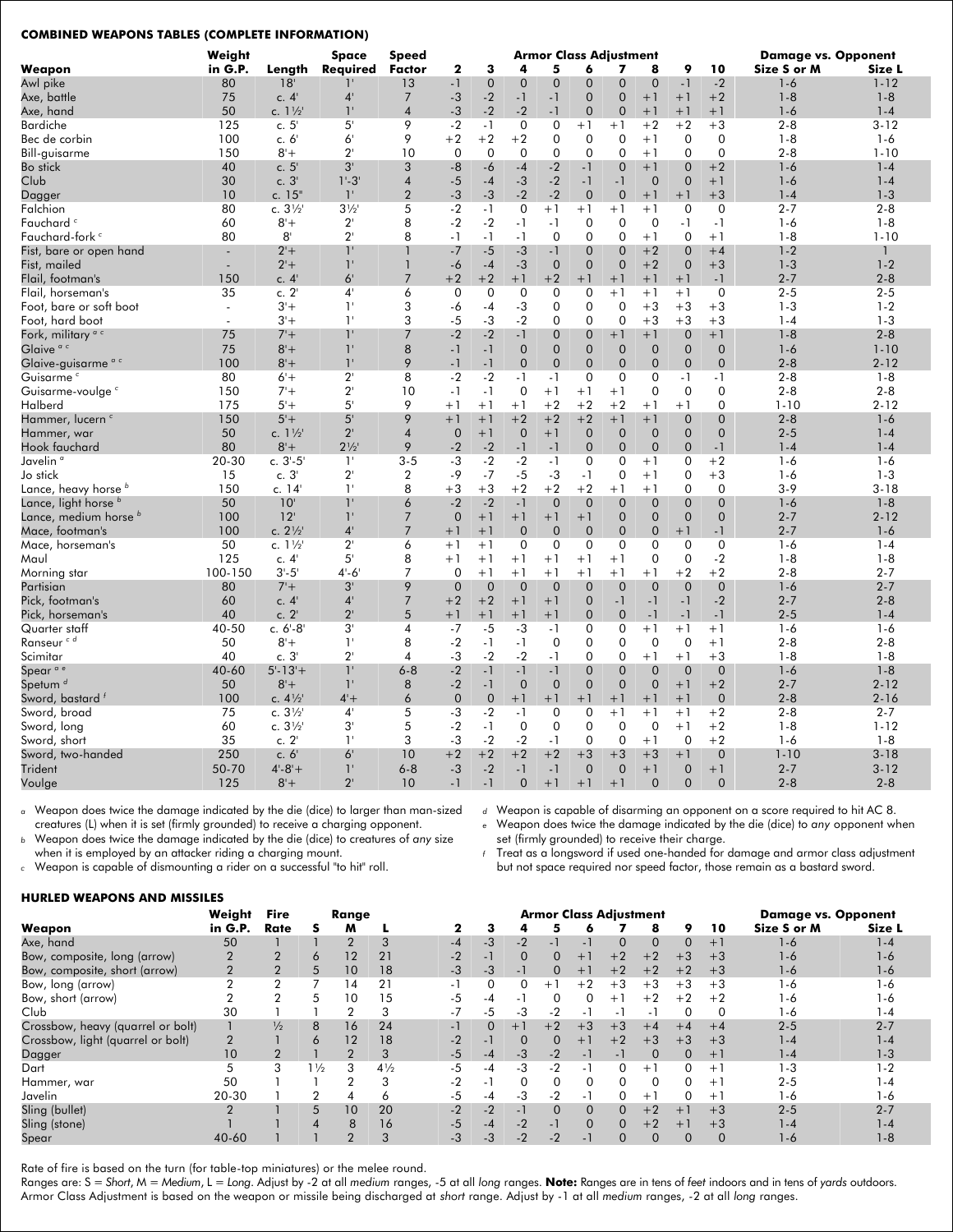| <b>Experience</b><br><b>Points</b> | Level | 10-Sided<br>Dice for<br><b>Experience Accumulated Level</b><br><b>Hit Points</b> | Title                     |
|------------------------------------|-------|----------------------------------------------------------------------------------|---------------------------|
| $0 - 2.000$                        |       |                                                                                  | Veteran                   |
| $2.001 - 4.000$                    | 2     | 2                                                                                | Warrior                   |
| $4.001 - 8.000$                    | 3     | 3                                                                                | Swordsman                 |
| $8,001 - 18,000$                   | 4     | 4                                                                                | Hero                      |
| $18,001 - 35,000$                  | 5     | 5                                                                                | Swashbuckler              |
| $35,001 - 70,000$                  | 6     | 6                                                                                | Myrmidon                  |
| $70,001 - 125,000$                 | 7     |                                                                                  | Champion                  |
| $125,001 - 250,000$                | 8     | 8                                                                                | Superhero                 |
| $250.001 - 500.000$                | 9     | 9                                                                                | Fighter Lord              |
| $500,001 - 750,000$                | 10    | $9 + 3$                                                                          | Fighter Lord (10th Level) |
| $750.001 - 1.000.000$              |       | $9 + 6$                                                                          | Fighter Lord (11th Level) |

250,000 experience points per level for each additional level beyond the 11th.

Fighters gain 3 h.p. per level after the 9th.

#### **MAGIC-USERS TABLE**

| <b>Experience</b><br><b>Points</b> | Level          | 4-Sided<br>Dice for<br><b>Experience Accumulated Level</b><br><b>Hit Points Title</b> |                 |
|------------------------------------|----------------|---------------------------------------------------------------------------------------|-----------------|
| $0 - 2,500$                        |                |                                                                                       | Prestidigitator |
| $2.501 - 5.000$                    | $\overline{2}$ | 2                                                                                     | Evoker          |
| $5.001 - 10.000$                   | 3              | 3                                                                                     | Conjurer        |
| $10,001 - 22,500$                  | 4              | 4                                                                                     | Theurgist       |
| $22.501 - 40.000$                  | 5              | 5                                                                                     | Thaumaturgist   |
| $40.001 - 60.000$                  | 6              | 6                                                                                     | Magician        |
| $60.001 - 90.000$                  | 7              | 7                                                                                     | Enchanter       |
| $90.001 - 135.000$                 | 8              | 8                                                                                     | Warlock         |
| $135.001 - 250.000$                | 9              | 9                                                                                     | Sorcerer        |
| $250.001 - 375.000$                | 10             | 10                                                                                    | Necromancer     |
| $375,001 - 750,000$                | 11             |                                                                                       | Wizard          |

375,000 experience points per level for each additional level beyond the 11th.

Magic-Users gain 1 h.p. per level after the 11th.

#### **SPELLS USABLE BY CLASS AND LEVEL — MAGIC-USERS**

| Magic-User              |                          |                |                          | <b>Spell Level</b>       |                |                |                |                |                         |
|-------------------------|--------------------------|----------------|--------------------------|--------------------------|----------------|----------------|----------------|----------------|-------------------------|
| Level                   | 1                        | $\overline{2}$ | 3                        | 4                        | 5              | 6              | $\overline{ }$ | 8              | 9                       |
| $\mathbf{1}$            | 1                        |                | -                        |                          | -              |                |                |                |                         |
| $\overline{2}$          | $\overline{c}$           |                |                          |                          |                |                |                |                |                         |
| 3                       | $\overline{2}$           | 1              |                          |                          |                |                |                |                |                         |
| $\overline{\mathbf{4}}$ | 3                        | $\overline{2}$ | $\overline{\phantom{a}}$ |                          |                |                |                |                |                         |
| 5                       | $\overline{\mathbf{4}}$  | $\overline{2}$ | 1                        |                          |                |                |                |                |                         |
| 6                       | $\overline{4}$           | $\overline{2}$ | $\overline{2}$           |                          |                |                |                |                |                         |
| $\overline{7}$          | $\overline{4}$           | 3              | $\overline{2}$           | 1                        | -              |                |                |                |                         |
| 8                       | $\overline{\mathcal{A}}$ | 3              | 3                        | $\overline{2}$           |                |                |                |                |                         |
| 9                       | $\overline{4}$           | 3              | 3                        | $\overline{2}$           | $\mathbf{1}$   |                |                |                |                         |
| 10                      | $\overline{4}$           | $\overline{4}$ | 3                        | $\overline{2}$           | $\overline{2}$ | ٠              |                |                |                         |
| 11                      | 4                        | $\overline{4}$ | 4                        | 3                        | 3              |                |                |                |                         |
| 12                      | $\overline{4}$           | $\overline{4}$ | 4                        | $\overline{4}$           | $\overline{4}$ | 1              |                |                |                         |
| 13                      | 5                        | 5              | 5                        | $\overline{\mathcal{A}}$ | $\overline{4}$ | $\overline{2}$ |                | -              |                         |
| 14                      | 5                        | 5              | 5                        | $\overline{\mathcal{A}}$ | $\overline{4}$ | $\overline{2}$ | 1              |                |                         |
| 15                      | 5                        | 5              | 5                        | 5                        | 5              | $\overline{2}$ | $\overline{2}$ |                |                         |
| 16                      | 5                        | 5              | 5                        | 5                        | 5              | 3              | 3              | 1              |                         |
| 17                      | 5                        | 5              | 5                        | 5                        | 5              | 3              | 3              | $\overline{2}$ |                         |
| 18                      | 5                        | 5              | 5                        | 5                        | 5              | 3              | 3              | $\overline{2}$ | 1                       |
| 19                      | 5                        | 5              | 5                        | 5                        | 5              | 3              | 3              | 3              | $\mathbf{1}$            |
| 20                      | 5                        | 5              | 5                        | 5                        | 5              | $\overline{4}$ | 3              | 3              | $\overline{\mathbf{c}}$ |
| 21                      | 5                        | 5              | 5                        | 5                        | 5              | $\overline{4}$ | $\sqrt{4}$     | $\overline{4}$ | $\overline{2}$          |
| 22                      | 5                        | 5              | 5                        | 5                        | 5              | 4              | $\pmb{4}$      | 4              | 3                       |
| 23                      | 5                        | 5              | 5                        | 5                        | 5              | 5              | 5              | 5              | 3                       |
| 24                      | 5                        | 5              | 5                        | 5                        | 5              | 5              | 5              | 5              | $\overline{\mathbf{4}}$ |
| 25                      | 5                        | 5              | 5                        | 5                        | 5              | 5              | 5              | 5              | 5                       |
| 26                      | 6                        | 6              | 6                        | 6                        | 5              | 5              | 5              | 5              | 5                       |
| 27                      | 6                        | 6              | 6                        | 6                        | 6              | 6              | 6              | 5              | 5                       |
| 28                      | 6                        | 6              | 6                        | 6                        | 6              | 6              | 6              | 6              | 6                       |
| 29                      | 7                        | $\overline{7}$ | $\overline{7}$           | $\overline{7}$           | 6              | 6              | 6              | 6              | 6                       |

#### **THIEVES TABLE**

| <b>Experience</b>   |       | 6-Sided<br>Dice for<br><b>Experience Accumulated Level</b> |                           |
|---------------------|-------|------------------------------------------------------------|---------------------------|
| <b>Points</b>       | Level | <b>Hit Points</b>                                          | Title                     |
| $0 - 1,250$         |       |                                                            | Rogue (Apprentice)        |
| $1,250 - 2,500$     |       |                                                            | Footpad                   |
| $2.501 - 5.000$     | 3     | 3                                                          | Cutpurse                  |
| $5.001 - 10.000$    | 4     | 4                                                          | Robber                    |
| $10.001 - 20.000$   | 5     | 5                                                          | Burglar                   |
| $20,001 - 42,500$   | 6     | 6                                                          | Filcher                   |
| $42.501 - 70.000$   |       | 7                                                          | Sharper                   |
| $70,001 - 110,000$  | 8     | 8                                                          | Magsman                   |
| $110,001 - 160,000$ | 9     | 9                                                          | Thief                     |
| 160,001 - 220,000   | 10    | 10                                                         | Master Thief              |
| $220.001 - 440.000$ | 11    | $10 + 2$                                                   | Master Thief (11th level) |

220,000 experience points per level for each additional level beyond the 11th.

Thieves gain 2 h.p. per level after the 10th.

#### **CLERICS TABLE**

|                                    |                | 8-Sided<br>Dice for                                      |                          |
|------------------------------------|----------------|----------------------------------------------------------|--------------------------|
| <b>Experience</b><br><b>Points</b> | Level          | <b>Experience Accumulated Level</b><br><b>Hit Points</b> | Title                    |
| $0 - 1.500$                        |                |                                                          | Acolyte                  |
| $1.501 - 3.000$                    | $\overline{2}$ | 2                                                        | Adept                    |
| $3.001 - 6.000$                    | 3              | 3                                                        | Priest                   |
| $6,001 - 13,000$                   | 4              | 4                                                        | Curate                   |
| $13.001 - 27,500$                  | 5              | 5                                                        | Prefect                  |
| $27,501 - 55,000$                  | 6              | 6                                                        | Canon                    |
| $55,001 - 110,000$                 | 7              | 7                                                        | Lama                     |
| $110.001 - 225.000$                | 8              | 8                                                        | Patriarch                |
| $225.001 - 450.000$                | 9              | 9                                                        | <b>High Priest</b>       |
| $450,001 - 675,000$                | 10             | $9 + 2$                                                  | High Priest (10th level) |
| $675,001 - 1,000,000$              | 11             | $9 + 4$                                                  | High Priest (11th level) |

225,000 experience points per level for each additional 11th.

Clerics gain 2 h.p. per level after the 9th.

#### **SPELLS USABLE BY CLASS AND LEVEL — CLERICS**

| Cleric                  |                |                          |                | <b>Spell Level</b>       |                         |                         |                         |
|-------------------------|----------------|--------------------------|----------------|--------------------------|-------------------------|-------------------------|-------------------------|
| Level                   | 1              | $\mathbf{2}$             | 3              | 4                        | 5                       | $6*$                    | $7**$                   |
| 1                       | $\overline{1}$ |                          |                |                          |                         |                         |                         |
| $\overline{2}$          | $\overline{2}$ |                          |                |                          |                         |                         |                         |
| 3                       | $\overline{2}$ |                          |                |                          |                         |                         |                         |
| $\overline{\mathbf{4}}$ | 3              | $\overline{c}$           |                |                          |                         |                         |                         |
| 5                       | 3              | 3                        | 1              |                          |                         |                         |                         |
| 6                       | 3              | 3                        | $\overline{2}$ |                          |                         |                         |                         |
| $\overline{7}$          | 3              | 3                        | $\overline{a}$ | $\overline{1}$           |                         |                         |                         |
| 8                       | 3              | 3                        | 3              | $\overline{2}$           |                         |                         |                         |
| 9                       | $\overline{4}$ | $\overline{\mathcal{A}}$ | 3              | $\overline{2}$           | 1                       |                         |                         |
| 10                      | 4              | 4                        | 3              | 3                        | $\boldsymbol{2}$        |                         |                         |
| 11                      | 5              | $\overline{4}$           | 4              | 3                        | $\overline{a}$          | 1                       |                         |
| 12                      | 6              | 5                        | 5              | 3                        | $\overline{2}$          | $\overline{2}$          |                         |
| 13                      | 6              | 6                        | 6              | $\overline{\mathcal{A}}$ | $\overline{c}$          | $\overline{\mathbf{c}}$ |                         |
| 14                      | 6              | 6                        | 6              | 5                        | 3                       | $\overline{c}$          |                         |
| 15                      | $\overline{7}$ | $\overline{7}$           | $\overline{7}$ | 5                        | $\overline{\mathbf{4}}$ | $\overline{2}$          |                         |
| 16                      | 7              | 7                        | 7              | 6                        | 5                       | $\overline{3}$          | 1                       |
| 17                      | 8              | 8                        | 8              | 6                        | 5                       | 3                       | 1                       |
| 18                      | 8              | 8                        | 8              | $\overline{7}$           | 6                       | 4                       | 1                       |
| 19                      | 9              | 9                        | 9              | $\overline{7}$           | 6                       | $\overline{\mathbf{4}}$ | $\overline{\mathbf{c}}$ |
| 20                      | 9              | 9                        | 9              | 8                        | $\overline{7}$          | 5                       | $\overline{c}$          |
| 21                      | 9              | 9                        | 9              | 9                        | 8                       | 6                       | $\overline{2}$          |
| 22                      | 9              | 9                        | 9              | 9                        | 9                       | 6                       | 3                       |
| 23                      | 9              | 9                        | 9              | 9                        | 9                       | 7                       | 3                       |
| 24                      | 9              | 9                        | 9              | 9                        | 9                       | 8                       | 3                       |
| 25                      | 9              | 9                        | 9              | 9                        | 9                       | 8                       | $\overline{4}$          |
| 26                      | 9              | 9                        | 9              | 9                        | 9                       | 9                       | $\overline{4}$          |
| 27                      | 9              | 9                        | 9              | 9                        | 9                       | 9                       | 5                       |
| 28                      | 9              | 9                        | 9              | 9                        | 9                       | 9                       | 6                       |
| 29                      | 9              | 9                        | 9              | 9                        | 9                       | 9                       | $\overline{7}$          |

\*\* Usable only by clerics of 17 or greater wisdom

\*\* Usable only by clerics of 18 or greater wisdom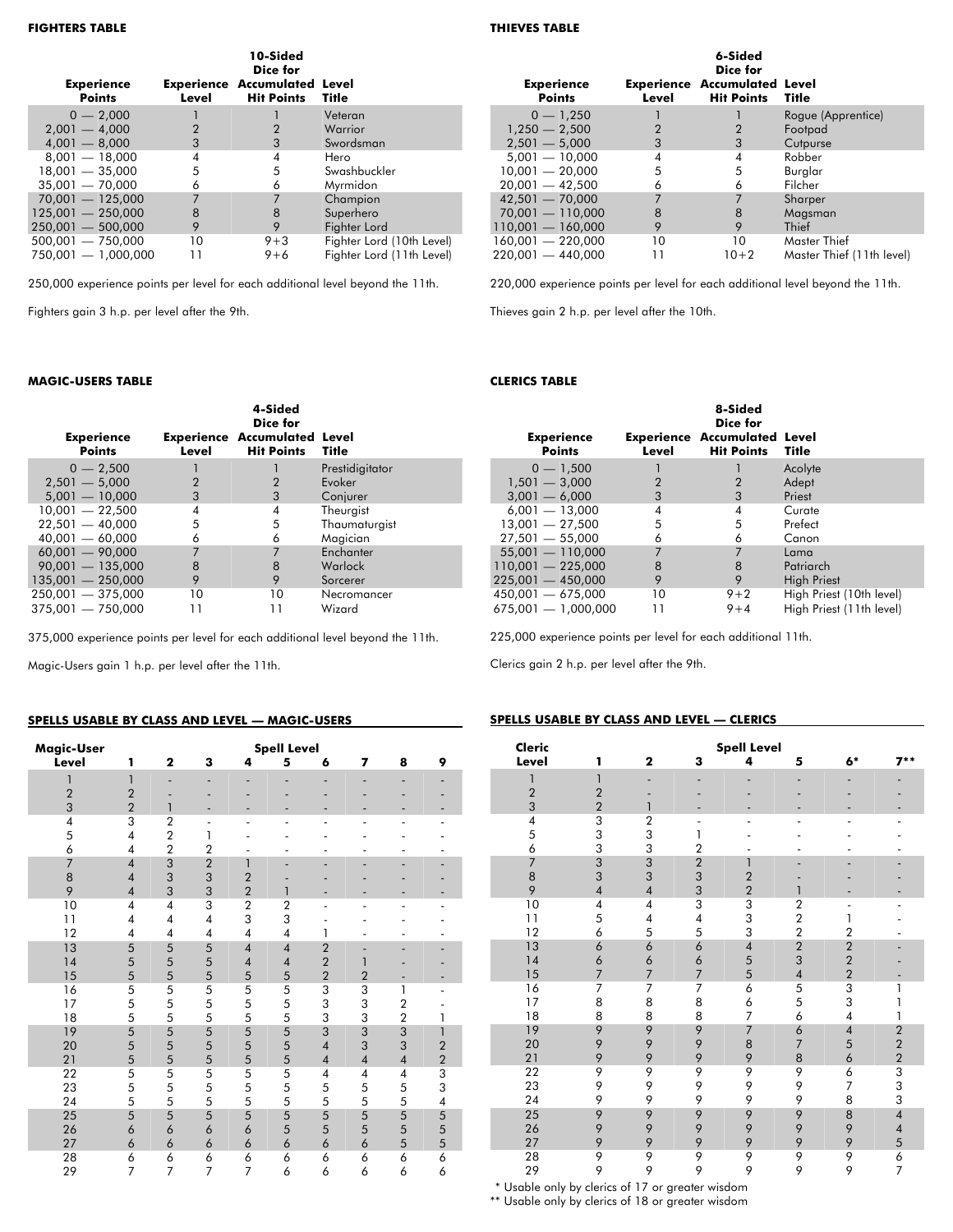| <b>Experience</b><br><b>Points</b> | Level | 10-Sided<br>Dice for<br><b>Experience Accumulated Level</b><br><b>Hit Points</b> | <b>Title</b>              |
|------------------------------------|-------|----------------------------------------------------------------------------------|---------------------------|
|                                    |       |                                                                                  |                           |
| $0 - 2.000$                        |       |                                                                                  | Veteran                   |
| $2,001 - 4,000$                    | 2     |                                                                                  | Warrior                   |
| $4,001 - 8,000$                    | 3     | 3                                                                                | Swordsman                 |
| $8,001 - 18,000$                   | 4     | 4                                                                                | Hero                      |
| $18,001 - 35,000$                  | 5     | 5                                                                                | Swashbuckler              |
| $35,001 - 70,000$                  | 6     | 6                                                                                | Myrmidon                  |
| $70,001 - 125,000$                 |       | 7                                                                                | Champion                  |
| $125,001 - 250,000$                | 8     | 8                                                                                | Superhero                 |
| $250.001 - 500.000$                | 9     | 9                                                                                | Fighter Lord              |
| $500,001 - 750,000$                | 10    | $9 + 3$                                                                          | Fighter Lord (10th Level) |
| 750,001 - 1,000,000                |       | $9 + 6$                                                                          | Fighter Lord (11th Level) |

250,000 experience points per level for each additional level beyond the 11th.

Fighters gain 3 h.p. per level after the 9th.

#### **MAGIC-USERS TABLE**

| <b>Experience</b><br><b>Points</b> | Level | 4-Sided<br>Dice for<br><b>Experience Accumulated Level</b><br><b>Hit Points</b> | Title           |
|------------------------------------|-------|---------------------------------------------------------------------------------|-----------------|
| $0 - 2.500$                        |       |                                                                                 | Prestidigitator |
| $2,501 - 5,000$                    | 2     | 2                                                                               | Evoker          |
| $5.001 - 10.000$                   | 3     | 3                                                                               | Conjurer        |
| $10,001 - 22,500$                  | 4     | 4                                                                               | Theurgist       |
| $22.501 - 40.000$                  | 5     | 5                                                                               | Thaumaturgist   |
| $40,001 - 60,000$                  | 6     | 6                                                                               | Magician        |
| $60.001 - 90.000$                  | 7     | 7                                                                               | Enchanter       |
| $90,001 - 135,000$                 | 8     | 8                                                                               | Warlock         |
| $135.001 - 250.000$                | 9     | 9                                                                               | Sorcerer        |
| $250,001 - 375,000$                | 10    | 10                                                                              | Necromancer     |
| $375.001 - 750.000$                | 11    | 11                                                                              | Wizard          |

375,000 experience points per level for each additional level beyond the 11th.

Magic-Users gain 1 h.p. per level after the 11th.

#### **SPELLS USABLE BY CLASS AND LEVEL — MAGIC-USERS**

| Magic-User     |                |                |                         |                |                          | <b>Spell Level</b>       |                |                          |                |                              |
|----------------|----------------|----------------|-------------------------|----------------|--------------------------|--------------------------|----------------|--------------------------|----------------|------------------------------|
| Level          | $0*$           | 1              | $\overline{\mathbf{2}}$ | 3              | 4                        | 5                        | 6              | 7                        | 8              | 9                            |
| 1              | $\overline{0}$ | $\mathbf{1}$   | ٠                       |                |                          |                          |                |                          |                |                              |
| $\overline{2}$ | $\mathbf{1}$   | $\overline{2}$ |                         |                |                          |                          |                |                          |                |                              |
| 3              | $\overline{2}$ | $\overline{2}$ | 1                       |                |                          | -                        | -              | -                        |                | $\qquad \qquad \blacksquare$ |
| 4              | $\overline{2}$ | 3              | $\overline{2}$          | L,             | $\overline{a}$           | ٠                        | ٠              | ٠                        | $\overline{a}$ | $\overline{a}$               |
| 5              | 3              | $\overline{4}$ | $\overline{2}$          | 1              |                          |                          |                |                          |                |                              |
| 6              | $\overline{4}$ | $\overline{4}$ | $\overline{2}$          | $\overline{2}$ | $\overline{\phantom{0}}$ | $\overline{\phantom{0}}$ | $\overline{a}$ | $\overline{\phantom{0}}$ | -              |                              |
| $\overline{7}$ | $\overline{4}$ | $\overline{4}$ | 3                       | $\overline{2}$ | 1                        |                          |                |                          |                |                              |
| 8              | $\overline{4}$ | $\overline{4}$ | 3                       | 3              | $\overline{2}$           |                          |                |                          |                |                              |
| 9              | $\overline{4}$ | $\overline{4}$ | 3                       | 3              | $\overline{2}$           | 1                        |                | $\overline{\phantom{0}}$ |                | $\overline{\phantom{0}}$     |
| 10             | 4              | 4              | $\overline{4}$          | 3              | $\overline{2}$           | $\overline{2}$           | $\overline{a}$ | ٠                        | $\overline{a}$ | $\overline{a}$               |
| 11             | $\overline{4}$ | $\overline{4}$ | $\overline{4}$          | $\overline{4}$ | 3                        | 3                        |                |                          |                |                              |
| 12             | $\overline{4}$ | $\overline{4}$ | $\overline{4}$          | $\overline{4}$ | $\overline{\mathbf{4}}$  | $\overline{4}$           | 1              | ٠                        | -              |                              |
| 13             | $\overline{4}$ | 5              | 5                       | 5              | $\overline{4}$           | $\overline{4}$           | $\overline{2}$ | ٠                        |                |                              |
| 14             | 5              | 5              | 5                       | 5              | $\overline{4}$           | $\overline{4}$           | $\overline{2}$ | 1                        |                |                              |
| 15             | 5              | 5              | 5                       | 5              | 5                        | 5                        | $\overline{2}$ | $\overline{2}$           | -              | -                            |
| 16             | 5              | 5              | 5                       | 5              | 5                        | 5                        | 3              | 3                        | 1              | ٠                            |
| 17             | 5              | 5              | 5                       | 5              | 5                        | 5                        | 3              | 3                        | $\overline{2}$ |                              |
| 18             | 5              | 5              | 5                       | 5              | 5                        | 5                        | 3              | 3                        | $\overline{2}$ | 1                            |
| 19             | 5              | 5              | 5                       | 5              | 5                        | 5                        | 3              | 3                        | 3              | 1                            |
| 20             | 5              | 5              | 5                       | 5              | 5                        | 5                        | $\overline{4}$ | 3                        | 3              | $\overline{2}$               |
| 21             | 5              | 5              | 5                       | 5              | 5                        | 5                        | $\overline{4}$ | $\overline{4}$           | $\overline{4}$ | $\overline{2}$               |
| 22             | 5              | 5              | 5                       | 5              | 5                        | 5                        | 4              | 4                        | 4              | 3                            |
| 23             | 5              | 5              | 5                       | 5              | 5                        | 5                        | 5              | 5                        | 5              | 3                            |
| 24             | 5              | 5              | 5                       | 5              | 5                        | 5                        | 5              | 5                        | 5              | $\pmb{4}$                    |
| 25             | 5              | 5              | 5                       | 5              | 5                        | 5                        | 5              | 5                        | 5              | 5                            |
| 26             | 6              | 6              | 6                       | 6              | 6                        | 5                        | 5              | 5                        | 5              | 5                            |
| 27             | 6              | 6              | 6                       | 6              | 6                        | 6                        | 6              | 6                        | 5              | 5                            |
| 28             | 6              | 6              | 6                       | 6              | 6                        | 6                        | 6              | 6                        | 6              | 6                            |
| 29             | 7              | 7              | 7                       | 7              | 7                        | 6                        | 6              | 6                        | 6              | 6                            |

\*\* A magic-user has the option of memorizing 4 zero-level cantrips in place of 1 and only 1 first-level spell.

#### **THIEVES TABLE**

| <b>Experience</b><br><b>Points</b> | Level | 6-Sided<br>Dice for<br><b>Experience Accumulated Level</b><br><b>Hit Points</b> | Title                     |
|------------------------------------|-------|---------------------------------------------------------------------------------|---------------------------|
| $0 - 1,250$                        |       |                                                                                 | Rogue (Apprentice)        |
| $1,250 - 2,500$                    | 2     |                                                                                 | Footpad                   |
| $2.501 - 5.000$                    | 3     | 3                                                                               | Cutpurse                  |
| $5.001 - 10.000$                   | 4     | 4                                                                               | Robber                    |
| $10.001 - 20.000$                  | 5     | 5                                                                               | Burglar                   |
| $20,001 - 42,500$                  | 6     | 6                                                                               | Filcher                   |
| $42,501 - 70,000$                  | 7     | $\overline{7}$                                                                  | Sharper                   |
| $70,001 - 110,000$                 | 8     | 8                                                                               | Magsman                   |
| $110,001 - 160,000$                | 9     | 9                                                                               | Thief                     |
| $160,001 - 220,000$                | 10    | 10                                                                              | Master Thief              |
| $220.001 - 440.000$                | 11    | $10+2$                                                                          | Master Thief (11th level) |

220,000 experience points per level for each additional level beyond the 11th.

Thieves gain 2 h.p. per level after the 10th.

#### **CLERICS TABLE**

| <b>Experience</b><br><b>Points</b> | Level | 8-Sided<br>Dice for<br><b>Experience Accumulated Level</b><br><b>Hit Points Title</b> |                          |
|------------------------------------|-------|---------------------------------------------------------------------------------------|--------------------------|
| $0 - 1.500$                        |       |                                                                                       | Acolyte                  |
| $1,501 - 3,000$                    | 2     | 2                                                                                     | Adept                    |
| $3,001 - 6,000$                    | 3     | 3                                                                                     | Priest                   |
| $6,001 - 13,000$                   | 4     | 4                                                                                     | Curate                   |
| $13.001 - 27.500$                  | 5     | 5                                                                                     | Prefect                  |
| $27.501 - 55.000$                  | 6     | 6                                                                                     | Canon                    |
| $55.001 - 110.000$                 | 7     | 7                                                                                     | Lama                     |
| $110.001 - 225.000$                | 8     | 8                                                                                     | Patriarch                |
| $225.001 - 450.000$                | 9     | 9                                                                                     | <b>High Priest</b>       |
| $450.001 - 675.000$                | 10    | $9 + 2$                                                                               | High Priest (10th level) |
| $675,001 - 1,000,000$              | 11    | $9 + 4$                                                                               | High Priest (11th level) |

225,000 experience points per level for each additional 11th.

Clerics gain 2 h.p. per level after the 9th.

#### **SPELLS USABLE BY CLASS AND LEVEL — CLERICS**

| Cleric         |                |                |                              | <b>Spell Level</b>       |                          |                          |                          |
|----------------|----------------|----------------|------------------------------|--------------------------|--------------------------|--------------------------|--------------------------|
| Level          | 1              | $\mathbf 2$    | 3                            | 4                        | 5                        | 6*                       | $7**$                    |
| 1              | 1              |                |                              |                          |                          |                          |                          |
| $\overline{c}$ | $\overline{2}$ |                |                              |                          |                          |                          |                          |
| 3              | $\overline{2}$ | 1              |                              |                          |                          |                          |                          |
| $\overline{4}$ | 3              | $\overline{2}$ | $\qquad \qquad \blacksquare$ | $\overline{a}$           |                          |                          | $\overline{a}$           |
| 5              | 3              | 3              | 1                            |                          |                          |                          |                          |
| 6              | 3              | 3              | $\overline{2}$               |                          |                          |                          |                          |
| $\overline{7}$ | 3              | 3              | $\overline{c}$               | 1                        |                          |                          |                          |
| 8              | 3              | 3              | 3                            | $\overline{2}$           |                          |                          |                          |
| 9              | $\overline{4}$ | $\overline{4}$ | 3                            | $\overline{2}$           |                          |                          |                          |
| 10             | 4              | $\overline{4}$ | 3                            | 3                        | $\boldsymbol{2}$         | $\overline{\phantom{0}}$ |                          |
| 11             | 5              | 4              | 4                            | 3                        | $\sqrt{2}$               | 1                        |                          |
| 12             | 6              | 5              | 5                            | 3                        | $\overline{2}$           | $\overline{2}$           |                          |
| 13             | 6              | 6              | 6                            | $\overline{\mathcal{A}}$ | $\overline{\mathbf{c}}$  | $\overline{\mathbf{c}}$  |                          |
| 14             | 6              | 6              | 6                            | 5                        | 3                        | $\overline{c}$           |                          |
| 15             | $\overline{7}$ | 7              | $\overline{7}$               | 5                        | $\overline{\mathcal{A}}$ | $\overline{2}$           |                          |
| 16             | 7              | 7              | 7                            | 6                        | 5                        | $\overline{3}$           | 1                        |
| 17             | 8              | 8              | 8                            | 6                        | 5                        | 3                        | 1                        |
| 18             | 8              | 8              | 8                            | $\overline{7}$           | 6                        | $\overline{4}$           | 1                        |
| 19             | 9              | 9              | 9                            | $\overline{7}$           | 6                        | $\overline{\mathcal{A}}$ | $\overline{\mathbf{c}}$  |
| 20             | 9              | 9              | 9                            | 8                        | $\overline{7}$           | 5                        | $\overline{2}$           |
| 21             | 9              | 9              | 9                            | 9                        | 8                        | 6                        | $\overline{2}$           |
| 22             | 9              | 9              | 9                            | 9                        | 9                        | 6                        | 3                        |
| 23             | 9              | 9              | 9                            | 9                        | 9                        | 7                        | 3                        |
| 24             | 9              | 9              | 9                            | 9                        | 9                        | 8                        | 3                        |
| 25             | 9              | 9              | 9                            | 9                        | 9                        | 8                        | $\overline{\mathcal{A}}$ |
| 26             | 9              | 9              | 9                            | 9                        | 9                        | 9                        | $\overline{\mathbf{4}}$  |
| 27             | 9              | 9              | 9                            | 9                        | 9                        | 9                        | 5                        |
| 28             | 9              | 9              | 9                            | 9                        | 9                        | 9                        | 6                        |
| 29             | 9              | 9              | 9                            | 9                        | 9                        | 9                        | $\overline{7}$           |

\*\* Usable only by clerics of 17 or greater wisdom

\*\* Usable only by clerics of 18 or greater wisdom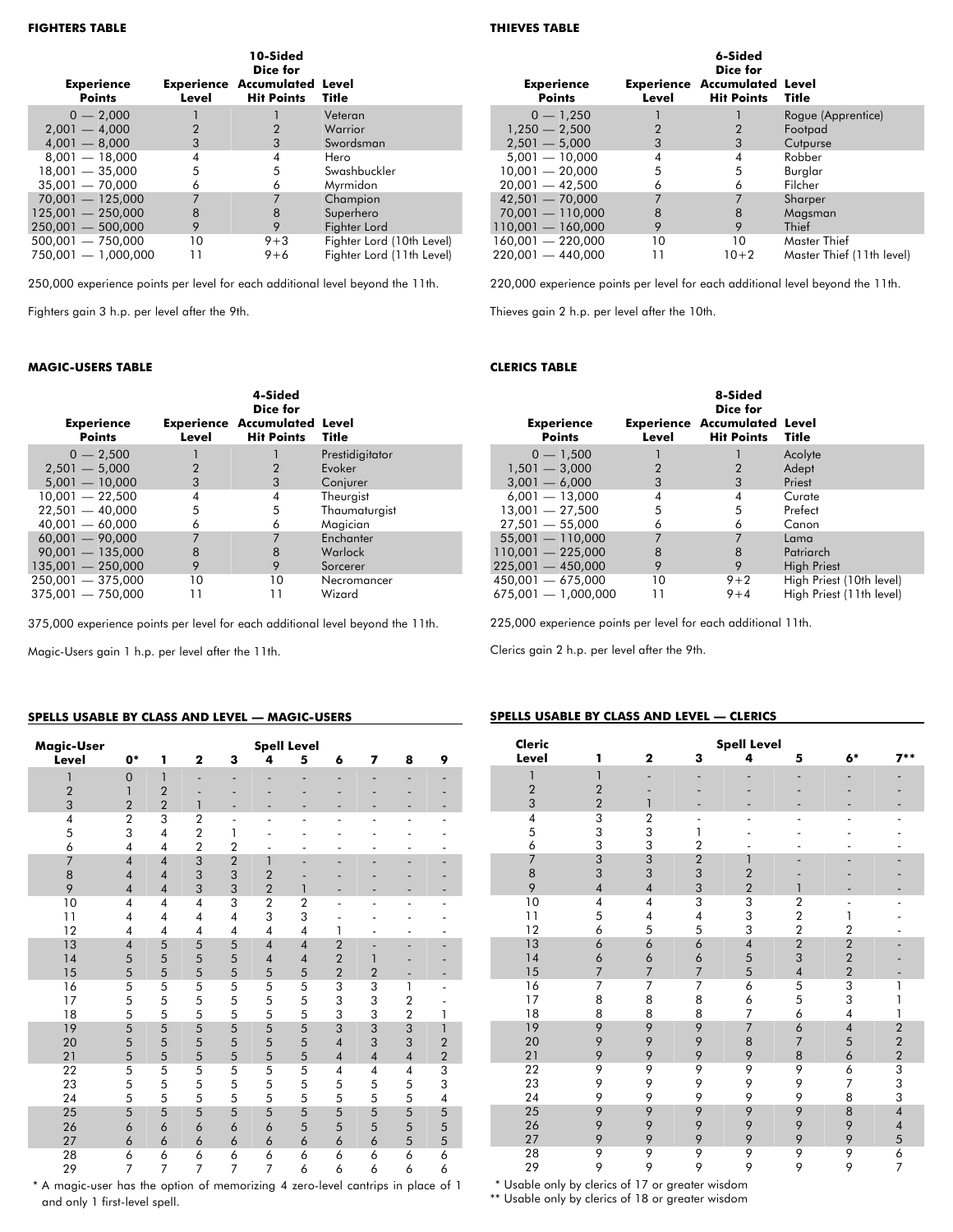**This item is only one of the many popular playing games for ADVANCED DUNGEONS & DRAGONS® Fantasy Adventure Game produced by FSR Hobbies, Inc. Other playing aids currently available for use with the AD&D® game system include:**

| Dungeon Module D4 (The Secret City of the Mind Flayers)<br>Dungeon Module D5 (The Exploration of the Depths of the Earth)<br>Dungeon Module D6 (The Journey to the Sunless Sea)           |                                | <b>Levels</b> 10-12<br><b>Levels</b> 10-12<br><b>Levels</b> 12-14 |
|-------------------------------------------------------------------------------------------------------------------------------------------------------------------------------------------|--------------------------------|-------------------------------------------------------------------|
| Dungeon Module E1 (The Prison of the Elder Elemental God)                                                                                                                                 |                                | <b>Levels</b> 12-14                                               |
| Dungeon Module F1 (The Lost Crypts of the Fire Opal)<br>Dungeon Module F2 (The Last Delve of the Dwarven Lords)                                                                           | <b>Levels</b><br><b>Levels</b> | $1 - 3$<br>$4 - 7$                                                |
| Dungeon Module G4 (The Valley of the Mountain Giant Thane)<br>Dungeon Module G5 (The Hanging Gardens of the Ogre Magi Lord)<br>Dungeon Module G6 (The Castle of the Cloud Giant Overking) |                                | <b>Levels</b> 10-12<br><b>Levels</b> 12-14<br><b>Levels</b> 15-18 |
| <b>Dungeon Module 11 (The Ascent of Prismatic Mountain)</b>                                                                                                                               | <b>Levels</b>                  | $1 - 3$                                                           |
| Dungeon Module 01 (The Lost Orrery of the Druids)                                                                                                                                         | <b>Levels</b>                  | $4 - 7$                                                           |
| Dungeon Module T2a (The Temple of Elemental Evil: Part 1)<br>Dungeon Module T2b (The Temple of Elemental Evil: Part 2)                                                                    | <b>Levels</b><br>Levels        | $4 - 7$<br>$4 - 7$                                                |
| <b>Dungeon Module Z1 (The Adventure Begins)</b>                                                                                                                                           | <b>Levels</b>                  | $0 - 1$                                                           |

**Monster Manual (All New Revised Edition! Includes over 900 monsters!)**

**Player's Handbook (All New Revised Edition! Includes updated information on all of the critical player information!)**

**Dungeon Master's Guide (All New Revised Edition! Includes updated information on all of the critical DM information!)**

**Dungeon Master's Screen (All New Revised Edition! Beautiful, heavy duty, and handy. Essential for all DUNGEON MASTERS.)**

**Character Record Sheets (All New Revised Edition!)**

**Other releases of additional items relating to AD&D Adventure Games are planned for the future. If you desire a complete catalog, write to FSR Hobbies, Inc., POB 577, Lake Geneva, WI 06630.**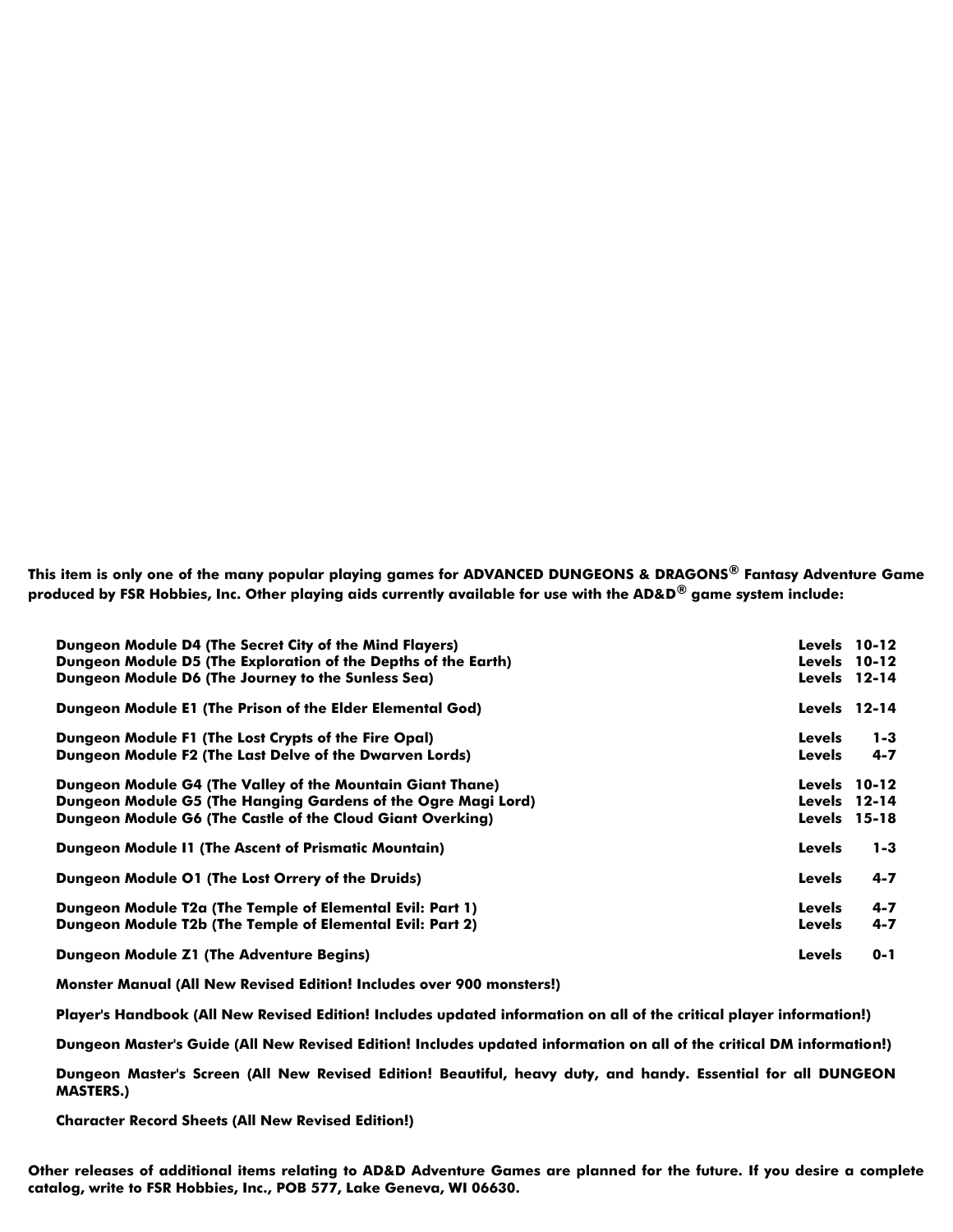### **Build your own, ultimate DM screen:**

For this project you will need:

- 12 Pdf's for the appropriate panels (8 inside  $& 4$  outside for the 8 panel version)
- 08 Sheets goldenrod paper (24#)
- 08 Sheets white paper (24#)
- 01 Printer (laser or inkjet)
- 01 Can 3M permanent spray adhesive
- 01 Poster sized white matte board cut into eight 8.5" x 11" panels
- 01 Roll of 3M Scotch Transparent Packing Tape
- 01 Pair of scissors
- 01 Ruler (inches)
- 01 Straight pin
- 01 Pencil
- 01 Package of self sticking adhesive lamination sheets (highest transparency possible)

Access to a Copy Shop For:

A paper cutter

A color photocopy machine for artwork (they'll print off .jpg .tif artwork files too)

Work Area and Conditions:

- Wash and dry hands often to remove adhesive, dirt, and oils that will leave smudges and fingerprints on color copies, laminate, and tape)
- Work on a clean table (formica or plastic)
- Cover the work area with paper when using the spray adhesive have a spray area and a finish area so as to not accidentally glue your work to the table
- Make sure the area is well ventilated  $\&$  away from flame source (the spray adhesive is wicked)

Step by Step Instructions:

- 01) Purchase necessary materials (see list above)
- 02) Download pdfs
- 03) Print off pdfs on appropriately colored 24# paper
- 04) Cover work area with clean paper, open a window to ensure good ventilation
- 05) Affix printed pages onto panels:
	- a) Line up sheet on board until in desired position
	- b) Firmly hold left edge in place bend right side of page over and pin with thumb
	- c) Spray the right side of the matte-board panel with adhesive spray
	- d) Lift thumb to let page fall to right and smooth/press page onto adhesive
	- e) Lift unglued left side of page and spray adhesive on matte board
	- f) Let left side fall and smooth/press page into adhesive
- 06) Repeat 5a-5f for each panel (use a sheet over printed pages when smoothing to avoid rubbing off print or getting adhesive on your hands from edges)
- 07) Affix artwork onto panels:
	- a) Spray adhesive onto back of artwork
	- b) Carefully position and affix to sheets already affixed to panel
	- c) Smooth (use clean cover sheet)
- 08) Repeat 7a-5c for each piece of artwork (use a sheet over artwork when smoothing to avoid smudging or getting adhesive on your hands from edges)
- 09) Cut self-sticking laminate sheets down to 9" x 11.5"
- 10) Apply self-sticking laminate sheets (outward side of panels only):